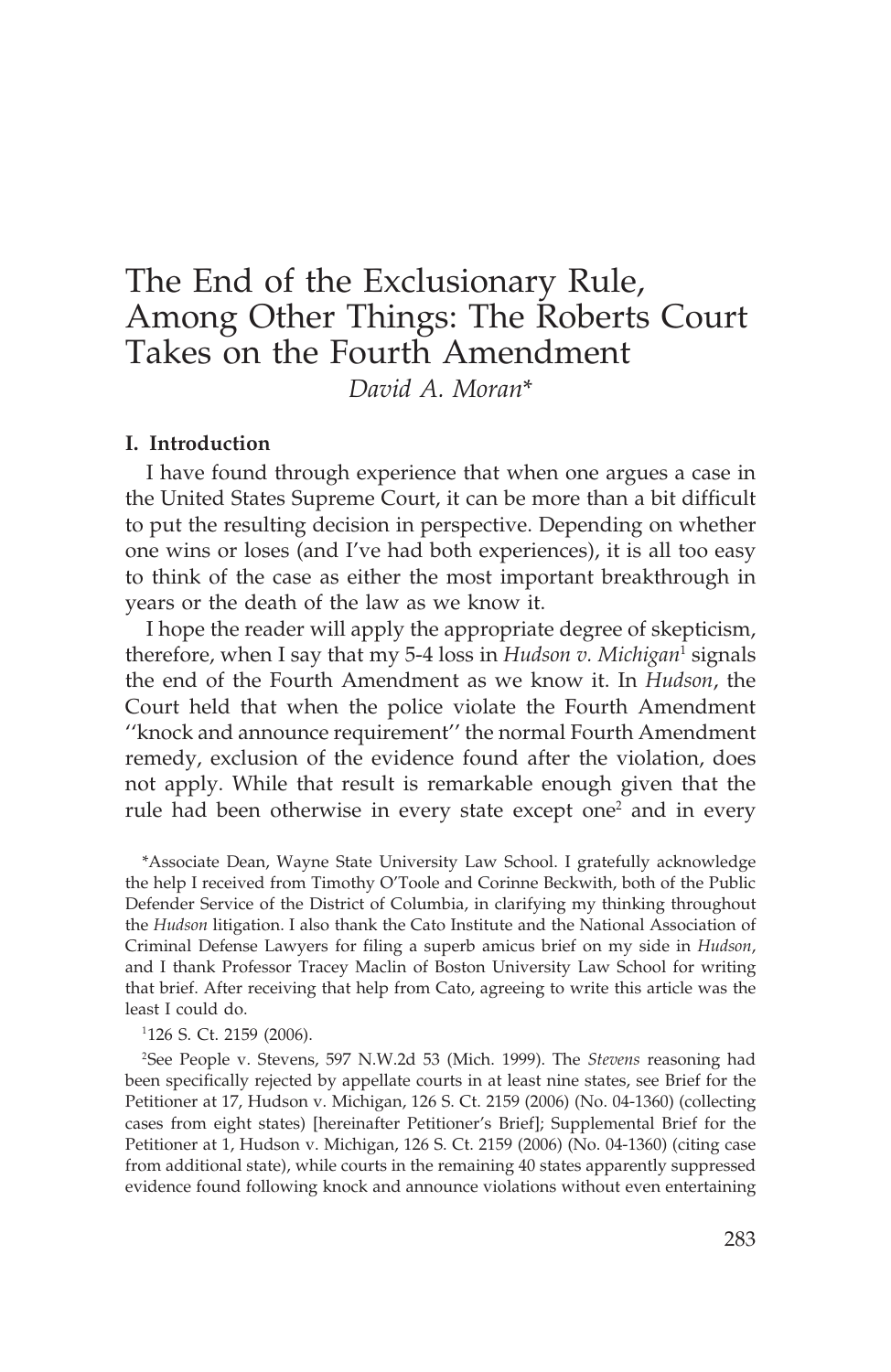federal circuit except one,3 what makes *Hudson* truly exceptional is the reasoning in Justice Antonin Scalia's opinion for the Court. As many observers have noted, that opinion calls into question the entire rationale of the exclusionary rule, not just in the knock-andannounce context, but for all types of Fourth Amendment violations.4 Given that the Court had not seriously questioned the vitality of the exclusionary rule in federal court for nearly a century and had extended the rule to the states forty-five years ago, it is difficult to overstate the importance of *Hudson* and what it suggests the Court is likely to do to the Fourth Amendment in the next few years.

But enough about my case. In this article, I will survey all of the Court's 2005 term Fourth Amendment cases, of which *Hudson* was but one of five. I will begin by discussing the Court's four other Fourth Amendment decisions before turning back to *Hudson* and what it means for the right of the people to be free from unreasonable searches and seizures.

## **II. Consent, Anticipatory Warrants, Parolees, and a Truly Strange Exigency Case: The Term's Other Fourth Amendment Cases.**

Of the Court's five Fourth Amendment cases this term, *Hudson* attracted by the far the most public attention, and rightly so because the result in *Hudson* portends a major shift in the Court's jurisprudence. By contrast, two of the other four cases, *United States v. Grubbs*<sup>5</sup> and *Brigham City v. Stuart,*° produced completely unsurprising unanimous opinions in favor of the government, while a third, *Georgia*

3See United States v. Langford, 314 F.3d 892, 894–95 (7th Cir. 2002). The reasoning in *Langford* had been specifically rejected by two other circuits. See United States v. Dice, 200 F.3d 978, 984–86 (6th Cir. 2000); United States v. Marts, 986 F.2d 1216, 1220 (8th Cir. 1993), while courts in all of the remaining circuits suppressed evidence found following knock and announce violations without considering the arguments accepted in *Langford.* See Petitioner's Brief, *supra* note 2, at 17 (collecting cases from two circuits).

4See, e.g., Akhil Reed Amar, The Battle of Hudson Heights: A Small Case Portends Big Changes for the Exclusionary Rule, Slate (June 19, 2006), at http:// www.slate.com/id/2143983.

arguments such as those accepted in *Stevens*, see Petitioner's Brief, *supra*, at 17 (collecting cases from 12 states).

<sup>5126</sup> S. Ct. 1494 (2006).

<sup>6126</sup> S. Ct. 1943 (2006).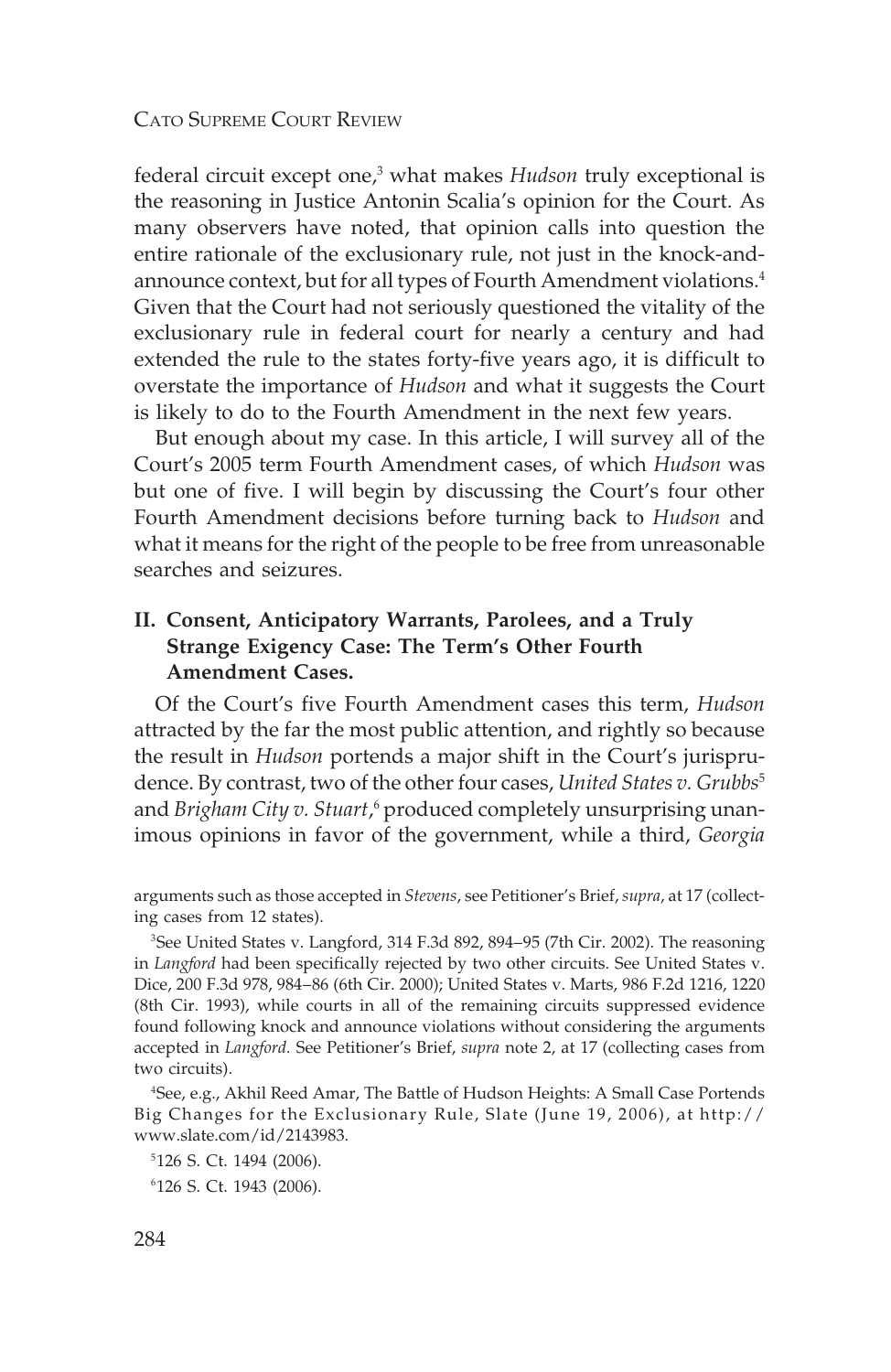*v. Randolph*, <sup>7</sup> bitterly divided the Court but resulted in a holding so narrow as to make the case of almost no precedential value. The Court's final case of the term, *Samson v. California*, <sup>8</sup> was an important case that split the Court 6-3, but the result, a further restriction on the already severely limited rights of parolees, should not have been a shock to anyone. In this section, I will discuss each of these four cases in turn.

#### *A.* Grubbs: *Anticipatory Warrants and Some Fuzzy Math*

From a purely theoretical point of view, the most interesting of the term's other Fourth Amendment cases is *Grubbs*. The Warrants Clause of the Fourth Amendment provides, in relevant part, that ''no Warrants shall issue, but upon probable cause.'' The phrasing seems to suggest that there must be probable cause *at the moment a magistrate issues a search warrant*. In other words, the plain language appears to require that at the moment the magistrate signs the warrant, there must be a ''fair probability that contraband or evidence of crime will be found in a particular place.''9

The problem in *Grubbs* was that there was no such fair probability of finding contraband or evidence in Grubbs' house at the moment the magistrate signed the warrant because the warrant was of the ''anticipatory'' variety. That is, the warrant was issued on the anticipation that there would be contraband or evidence found in Grubbs' home at some future time. In Grubbs' case, that anticipation was very well-founded since he had ordered a videotape containing child pornography from postal inspectors; as soon as the postal inspectors delivered the videotape, there would unquestionably be contraband in his home.<sup>10</sup> Nonetheless, Grubbs argued, the warrant was fatally defective because there was no probable cause that any contraband or evidence was in his home at the moment the magistrate signed the warrant. $11$ 

The Court thus had to squarely confront, for the first time, the issue of whether anticipatory warrants are per se violative of the Warrants Clause. The Court had never had occasion to answer the

7126 S. Ct. 1515 (2006). 8126 S. Ct. 2193 (2006). <sup>9</sup>Illinois v. Gates, 462 U.S. 213, 238 (1983). 10126 S. Ct. at 1497. <sup>11</sup>*Id*. at 1498.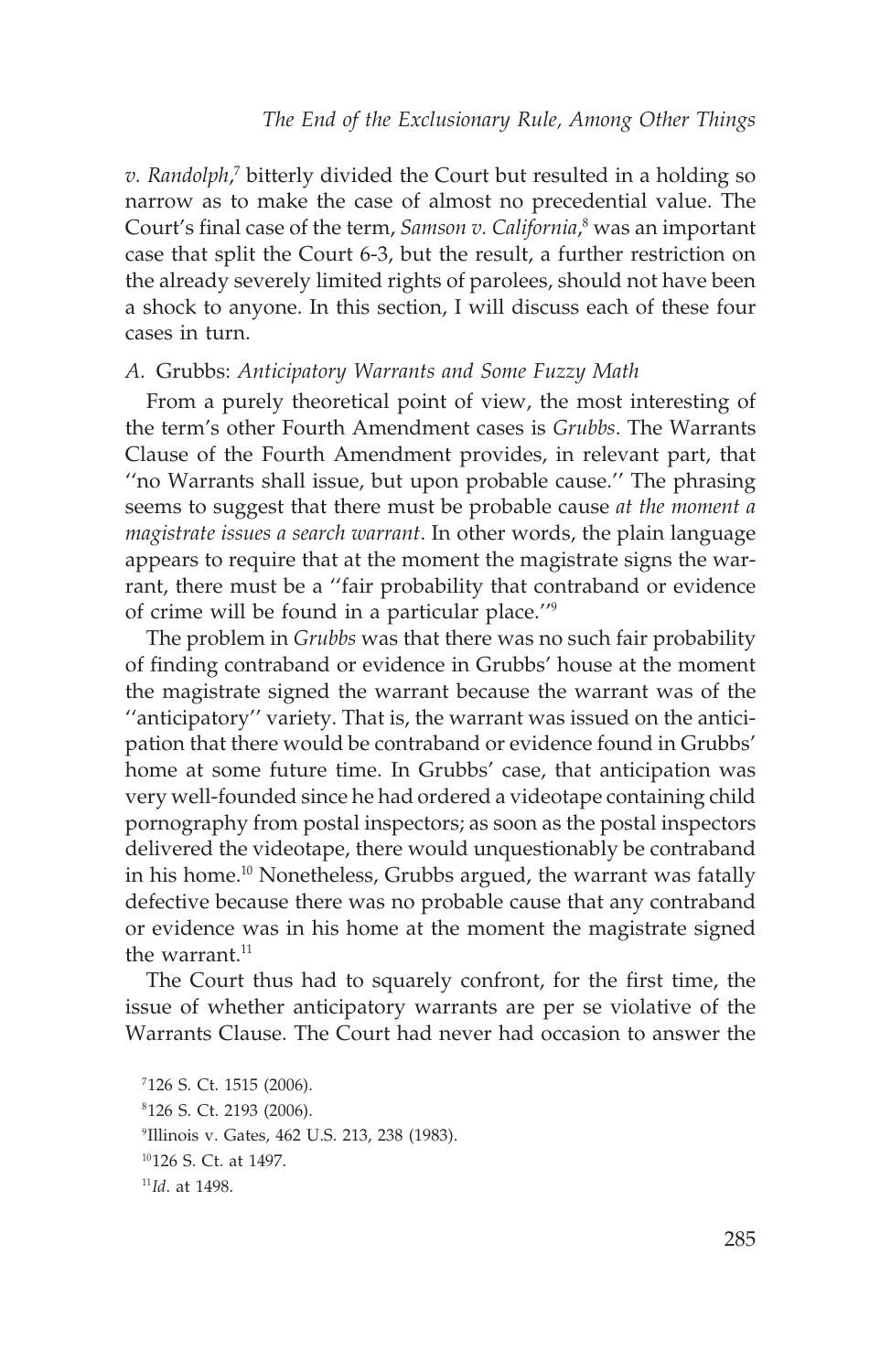question before because every circuit to consider the question (including the Ninth Circuit, which had ruled in Grubbs' favor on other grounds) $12$  had held that anticipatory warrants are constitutional.<sup>13</sup>

Writing for all eight justices,<sup>14</sup> Justice Scalia made short work of Grubbs' argument. According to Scalia, *all* search warrants are anticipatory because the magistrate's probable cause determination in an ordinary case amounts to nothing more or less than a ''prediction that the item will still be there when the warrant is executed.''15 When, for example, a warrant issues to tap a telephone, the magistrate is anticipating that the subject of the warrant will use the phone to discuss a crime, not that the subject is discussing a crime over the phone at the very moment the magistrate is signing the warrant. An anticipatory warrant, like ordinary warrants, simply requires the magistrate to determine that it is currently probable that contraband or criminal evidence will be present when the warrant is executed.<sup>16</sup>

The Court went on to reject Grubbs' claim that this theory would allow the government to obtain anticipatory warrants for every home in America by simply claiming that there will be probable cause if contraband or criminal evidence is delivered to that home at some time in the future. According to the Court, the magistrate may issue an anticipatory warrant only if he or she concludes both that there is probable cause that the triggering condition (in Grubbs' case, the controlled delivery of the videotape) will occur and that the fulfillment of this triggering condition will result in a fair probability that contraband or criminal evidence will be found at the specified place.17 Since there was clearly probable cause that the controlled delivery to Grubbs' house would occur and that such a delivery would result in contraband being found in that house, the Court

12United States v. Grubbs, 377 F.3d 1072 (9th Cir. 2004), amended, 389 F.3d 1306 (9th Cir. 2004).

14Justice Alito did not participate in *Grubbs* because it was argued before he was confirmed.

<sup>&</sup>lt;sup>13</sup>126 S. Ct. at 1499. It also appears that no state appellate court has ever held that anticipatory warrants violate the Fourth Amendment.

<sup>15</sup>*Id.* <sup>16</sup>*Id*. at 1500.

<sup>17</sup>*Id.*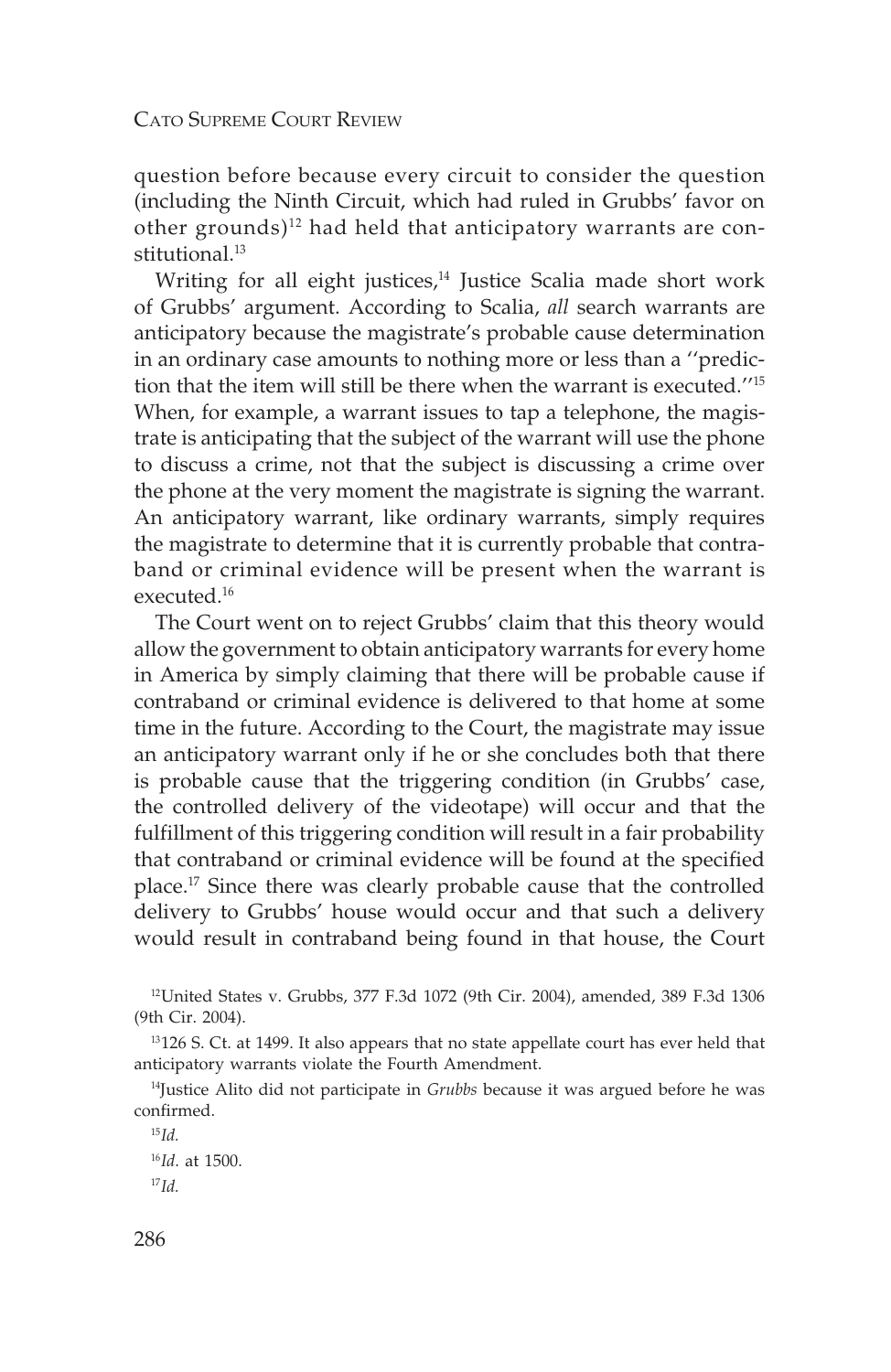concluded that the magistrate properly issued the anticipatory warrant.<sup>18</sup> Finally, the Court reversed the Ninth Circuit's conclusion that the magistrate's failure to explicitly list the triggering condition in the warrant violated the particularity requirement.<sup>19</sup>

I find it difficult to argue with almost anything in Justice Scalia's opinion for the Court. My one minor quibble is purely mathematical. While the Court has always resisted quantifying the level of certainty required for probable cause, the term is widely understood to mean a quantum of proof approximately equal to ''as likely as not.''20 By holding that the magistrate must find that ''there is a fair probability that contraband or evidence of a crime will be found in a particular place [and] that there is probable cause to believe the triggering condition will occur,''21 the Court has actually (and, almost certainly, unknowingly) reduced the level of proof required for probable cause. Applying this test to Grubbs' case, the Court concluded that the warrant was properly issued because ''the occurrence of the triggering condition—successful delivery of the videotape to Grubbs' residence—would plainly establish probable cause for the search'' and ''the affidavit established probable cause to believe the triggering condition would be satisfied.''22

To illustrate how this method of analysis actually reduces the proof required for probable cause, suppose a magistrate concludes that there is a 60% chance that the subject will accept delivery of a suspicious package and that there is a 60% chance that the package contains child pornography. The magistrate would then conclude, applying the Court's test, that there is probable cause to expect

<sup>18</sup>*Id.*

<sup>19</sup>*Id.* at 1500–01. Although the eight justices who participated in *Grubbs* unanimously rejected the Ninth Circuit's holding that an anticipatory warrant must explicitly state the triggering condition, Justice Souter, joined by Justices Stevens and Ginsburg, did not join Justice Scalia's opinion for the Court on this point and instead wrote a separate concurring opinion in which he argued that the failure to list the triggering condition could result in ''untoward consequences with constitutional significance.'' *Id.* at 1502.

<sup>20</sup>See, e.g., 2 Wayne R. LaFave, Search and Seizure: A Treatise on the Fourth Amendment 66–91 (4th ed. 2004) (observing that question remains open whether probable cause is ''more probable than not, or [if] something short of this suffice[s]'').

21126 S. Ct. at 1500 (citing Illinois v. Gates, 462 U.S. 213, 238 (1983)) (internal citation, quotation marks, and emphasis omitted).

<sup>22</sup>*Id.*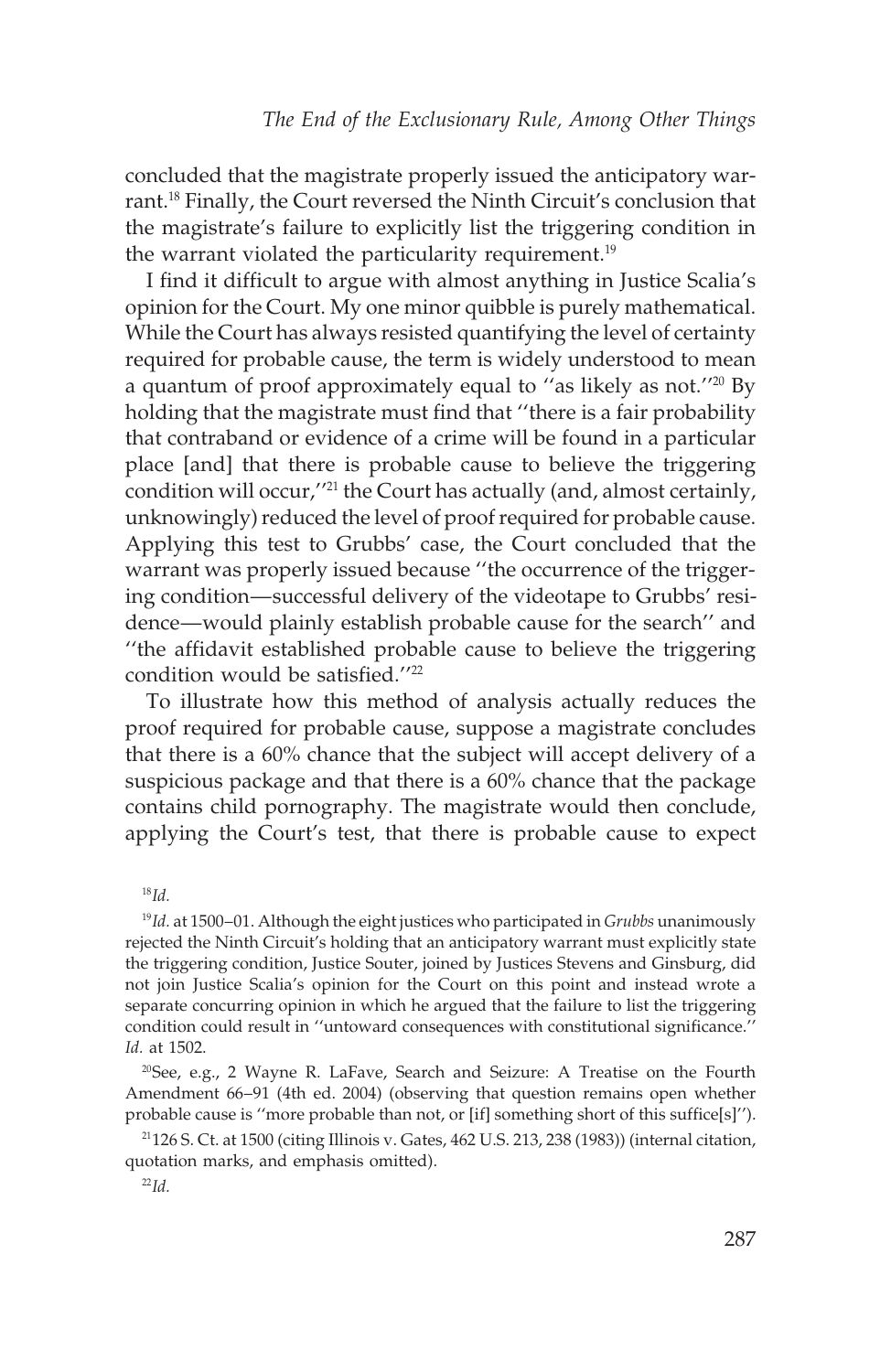the occurrence of the triggering condition and to believe that the occurrence would result in the presence of contraband in the home, even though the probability that *both* conditions would be met is a mere 36%, significantly less than the normal level of proof required for probable cause. The proper test should be whether, after considering the probability that the triggering condition will be met and the probability that the occurrence of this triggering condition will result in the physical presence of contraband or criminal evidence at the location, there is a fair probability that contraband or criminal evidence will be found at the location when the warrant is executed.

This error in the Court's opinion is, I concede, a minor one of mostly theoretical significance. In Grubbs' case, as in almost all controlled delivery cases, the Court's method of analysis and the correct test will produce the same result because the contents of the package are known to a very high degree of certainty. Therefore, even if the likelihood that Grubbs would accept delivery was only 60%, the likelihood that such acceptance would result in contraband in his home was essentially 100% (because the postal inspectors knew that the tape contained child pornography) and, therefore, the likelihood that the two conditions would result in contraband in his home would still be 60%, that is, more probable than not. Nevertheless, one might have hoped that someone on the Court with a more mathematical bent would have spotted this issue.

*B.* Brigham City: *A Wacky Little ''Flyspeck'' of a Case*

The Court's unanimous decision in *Brigham City* upholding a warrantless entry and search was nothing but an easy application of the well-settled doctrine that the existence of a genuine emergency excuses the need for a warrant. In fact, the law is so well-settled in this area and the lower courts' decision in this case was so obviously wrong that it is difficult to understand why the Court chose to take the case and perform an exercise in pure error-correction. As Justice Stevens aptly put it in his brief concurring opinion, ''This is an odd flyspeck of a case."<sup>23</sup>

23Brigham City v. Stuart, 126 S. Ct. 1943, 1949 (2006) (Stevens, J., concurring). In his concurrence, Justice Stevens noted that the state courts' decision suppressing the evidence was so obviously wrong as a matter of Fourth Amendment law that he wondered whether those courts might actually have meant to suppress the evidence as a matter of Utah law (which grants citizens more protection against searches and seizure than the Fourth Amendment does), even though those courts never cited Utah law. *Id.* at 1950.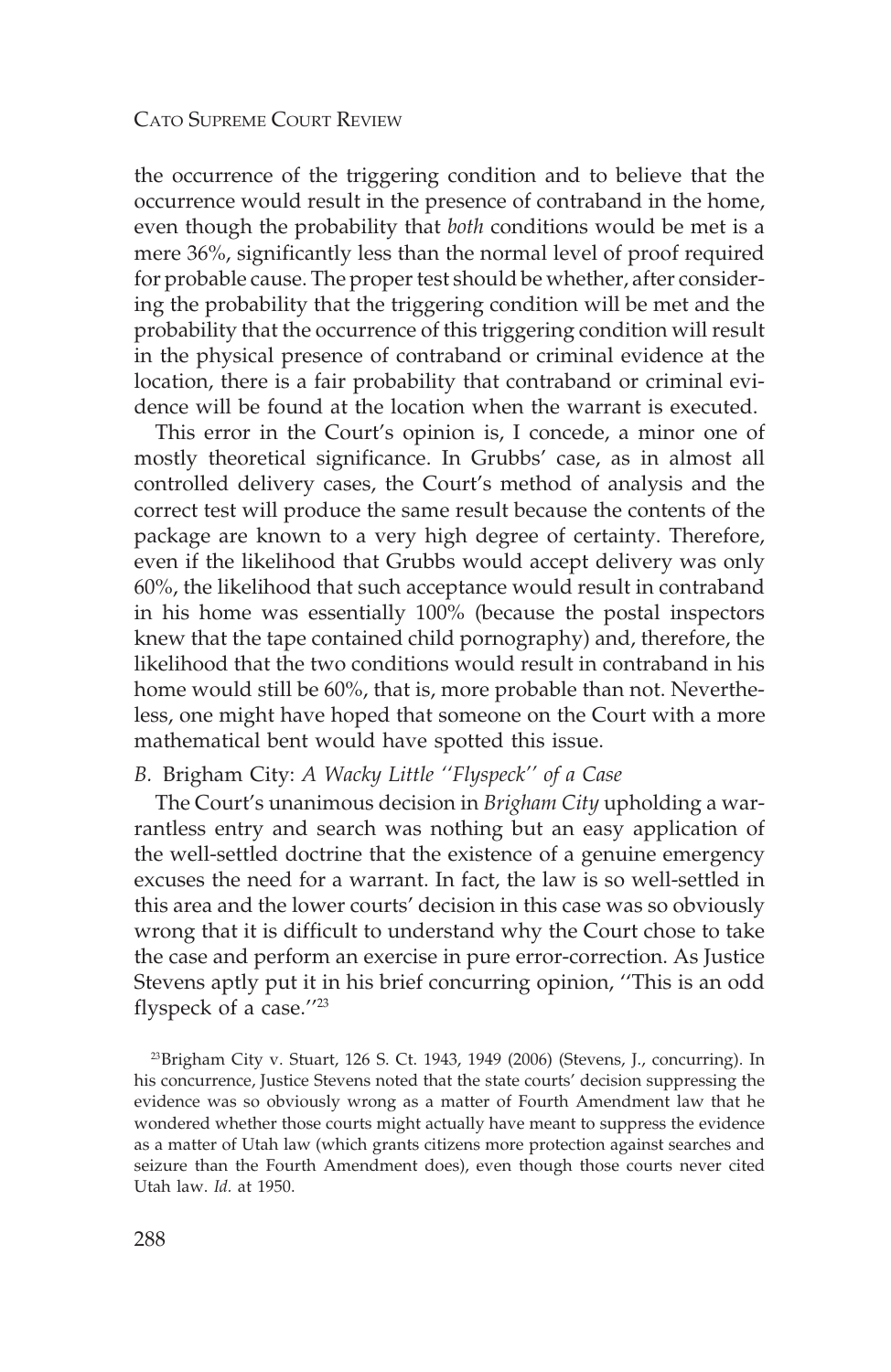My hypothesis is that the Court took the case because the facts were entertaining.<sup>24</sup> Responding to a complaint about a loud party early one morning, police officers from the small town of Brigham City, Utah, watched through a screen door as five people, one of whom was a juvenile, engaged in a wild, bloody brawl inside the kitchen of the home.<sup>25</sup> The officers did exactly what one would expect them to do: they entered the kitchen, restored order, and arrested the brawlers.<sup>26</sup>

When the brawlers subsequently moved to suppress the evidence obtained from the home, the state courts did exactly the opposite of what one would expect them to do: they suppressed all of the evidence on the ground that the officers should have obtained a warrant before entering the kitchen.<sup>27</sup> The Court, of course, unanimously reversed, finding that the officers acted perfectly reasonably in immediately entering the kitchen given that one of the brawlers was spitting up blood and that the altercation was still ongoing.<sup>28</sup>

Perhaps the only noteworthy aspect of *Brigham City* is that it allowed Chief Justice Roberts one of his first opportunities to display his sense of humor in an opinion. In rejecting the defendants' claim that the officers should have waited for more serious injuries to be

<sup>24</sup>Id. at 1947. Chief Justice Roberts, in his unanimous opinion for the Court, claimed that the Court took the case ''in light of differences among state courts and the Court of Appeals concerning the appropriate Fourth Amendment standard governing warrantless entry by law enforcement in an emergency situation.'' *Id.* (citing cases differing as to whether inquiry is purely objective or whether the court should consider officers' subjective motivations for warrantless entry). However, it is difficult to see how this case presented that issue at all since the Utah Supreme Court applied the same objective test that the Court has long endorsed for such inquiries and applied again here. Compare *id.* at 1946 (citing Utah Supreme Court's statement of test as whether ''a reasonable person [would] believe that the entry was necessary to prevent physical harm to the officers or other persons'') with *id*. at 1949 (concluding ''officers had an objectively reasonable basis for believing both that the injured adult might need help and that the violence in the kitchen was just beginning'').

25See *id.* at 1946 (describing juvenile punching one of the adult brawlers, causing him or her to spit up blood, before other combatants pushed juvenile against refrigerator with enough force to cause refrigerator to move across floor).

<sup>26</sup>*Id*. The defendants were charged with contributing to the delinquency of a minor, disorderly conduct, and intoxication. As Justice Stevens pointed out in his discussion of the petty nature of this case, the maximum sentence for the most serious of these charges was six months in jail. *Id.* at 1949–50 (Stevens, J. concurring).

<sup>27</sup>*Id.* at 1946–47.

<sup>28</sup>*Id.* at 1949.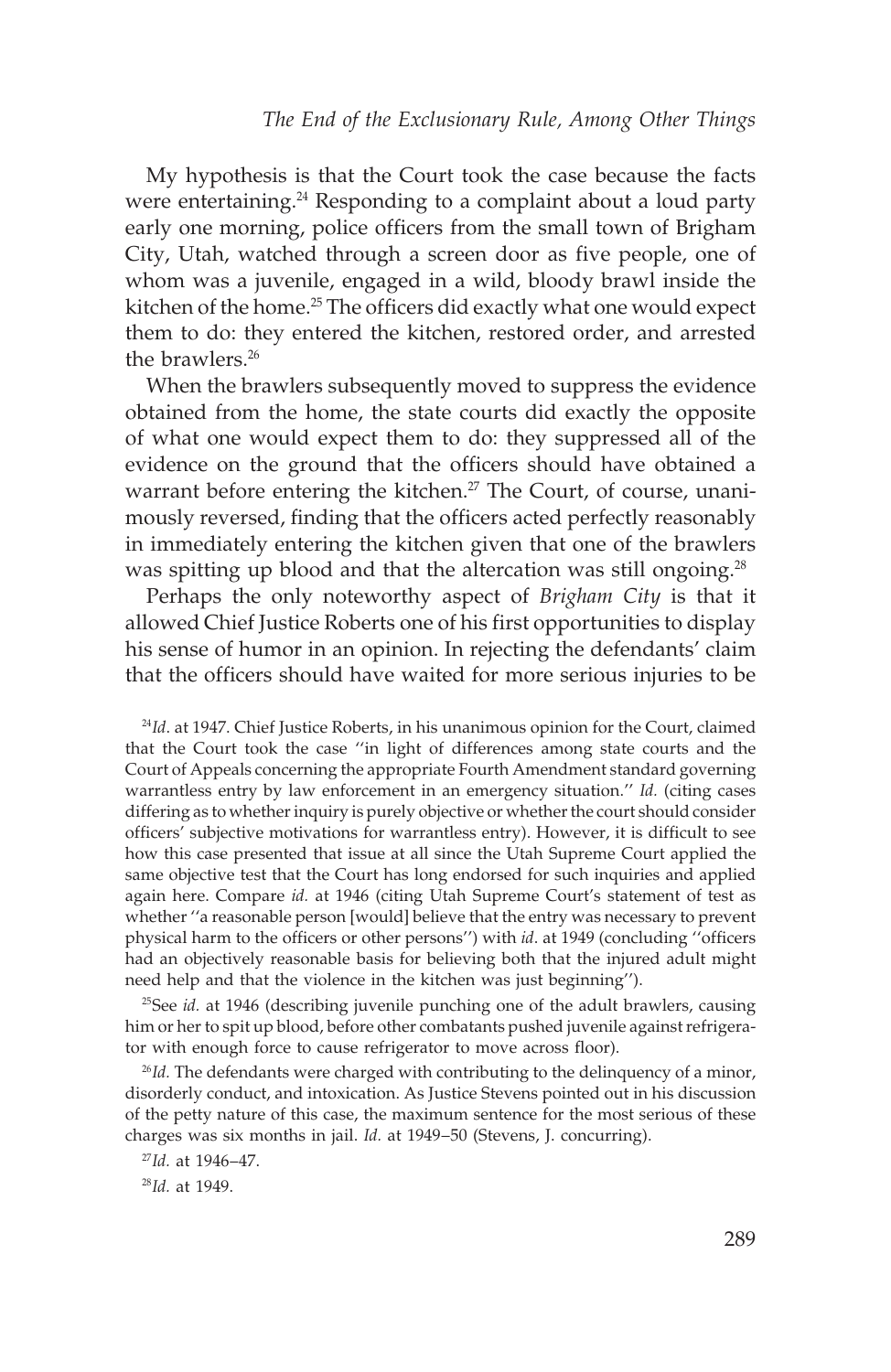inflicted before intervening, he wrote, ''The role of a peace officer includes preventing violence and restoring order, not simply rendering first aid to casualties; an officer is not like a boxing (or hockey) referee, poised to stop a bout only if it becomes too one-sided.''29

# *C.* Randolph: *Consent and the Betraying Spouse*

Unlike *Brigham City*, *Georgia v. Randolph* clearly presented an unsettled Fourth Amendment question: whether the police could rely on the consent of one person with authority over premises to perform a warrantless entry and search when another person with equal authority over the premises objects. This question had been an open one ever since 1974 when the Court held that ''the consent of one who possesses common authority over premises or effects is valid as against the *absent*, nonconsenting person with whom that authority is shared.''30 In *Randolph*, a sharply-divided Court held that such consent is not valid as against a *present*, nonconsenting person with whom authority is shared.

The person doing the consenting in *Randolph* was the defendant's estranged wife, Janet Randolph. After calling the police during a custody dispute with her husband, Mrs. Randolph volunteered to the responding officers that Mr. Randolph was a drug user and that there was evidence of his drug use in the marital home.<sup>31</sup> Mrs. Randolph, not surprisingly, ''readily gave'' her consent for a search of the home, but Mr. Randolph (an attorney) ''unequivocally refused.''32 The officer, apparently preferring Mrs. Randolph's answer over Mr. Randolph's, accepted her invitation to search the home, where he found a straw with cocaine residue.<sup>33</sup> *Randolph* is thus the latest in a series of Fourth Amendment cases in which the police have used all-too-willing wives and girlfriends to gather incriminating evidence against husbands and boyfriends.<sup>34</sup>

<sup>29</sup>*Id.*

30United States v. Matlock, 415 U.S. 164, 170 (1974) (emphasis added).

31Georgia v. Randolph, 126 S. Ct. 1515, 1519 (2006).

<sup>33</sup>*Id.* Mrs. Randolph subsequently withdrew her consent, but the officer used the straw to get a search warrant, which resulted in the discovery of more evidence of Mr. Randolph's drug use.

34See, e.g., Coolidge v. New Hampshire, 403 U.S. 443, 485–489 (1971) (upholding use of guns and other evidence retrieved from marital home by defendant's wife); Massachusetts v. Upton, 466 U.S. 727, 729 (1984) (upholding search warrant based on tip from defendant's ex-girlfriend, who admitted to detective that she ''wanted to

<sup>32</sup>*Id.*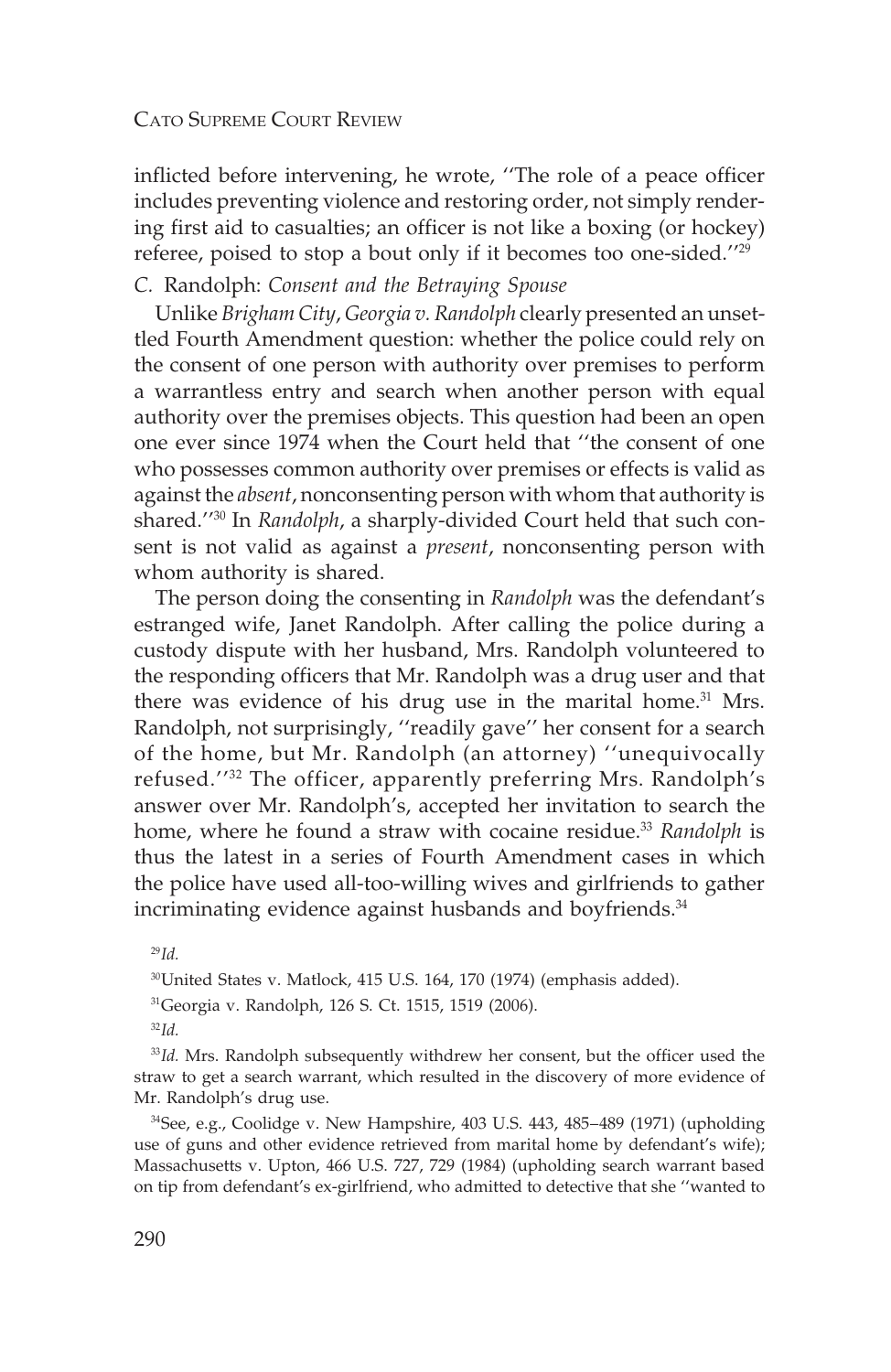Unlike the previous cases, however, the defendant in *Randolph* prevailed. Writing for five members of the Court, Justice David Souter concluded in a lengthy opinion that under ''widely shared social expectations,'' reasonable people would not believe they have effective consent to enter a dwelling when one person who lives there is vocally objecting to that entry and that, therefore, the police also could not reasonably rely on such consent to perform a warrantless entry.35 Chief Justice Roberts wrote a sharp dissent in which he ridiculed the majority's "social expectations" theory.<sup>36</sup> Justices Scalia and Thomas joined Chief Justice Roberts' dissent and filed additional dissenting opinions,<sup>37</sup> while Justices Breyer and Stevens joined Justice Souter's majority opinion and filed additional concurring opinions.38

One might think that *Randolph* marked a major expansion in Fourth Amendment rights, given that six of the eight participating justices felt compelled to write opinions. Such thinking would be bolstered by the expressions of mutual hostility contained in the majority opinion and Chief Justice Roberts' opinion.<sup>39</sup>

Such thinking would, however, be wrong. The holding of Justice Souter's majority opinion is so narrowly drawn that it will apply to only a tiny handful of cases every year: ''a warrantless search of a shared *dwelling* for evidence over the *express* refusal of consent by a *physically present* resident cannot be justified as reasonable *as to him* on the basis of consent given to the police by another resident.''40 The emphasized words illustrate how rare such cases will be. Only a search of a *dwelling* will trigger the *Randolph* rule. Searches of

burn him''); Illinois v. Rodriguez, 497 U.S. 177 (1990) (upholding entry to defendant's apartment based on ''consent'' of girlfriend who called police to complain that defendant had assaulted her and who falsely claimed that she had common authority over apartment); Illinois v. McArthur, 531 U.S. 326, 328–29 (2001) (upholding evidence seized after defendant's wife, who was moving out of home, volunteered to police that defendant had ''dope'' hidden under couch).

35Randolph, 126 S. Ct. at 1521–28.

<sup>36</sup>*Id.* at 1531–39 (Roberts, C.J., dissenting).

<sup>37</sup>*Id*. at 1539 (Scalia, J., dissenting); *id*. at 1541 (Thomas, J., dissenting).

<sup>38</sup>*Id*. at 1528 (Stevens, J., concurring); *id*. at 1529 (Breyer, J., concurring).

39See, e.g., *id.* at 1524 n.4 (accusing dissenters of harboring ''deliberate intent to devalue the importance of the privacy of a dwelling place''); *id.* at 1535 n.1 (Roberts, C.J., dissenting) (characterizing majority's accusation as ''a bit overwrought'').

<sup>40</sup>*Id.* at 1526 (emphasis added, footnote omitted).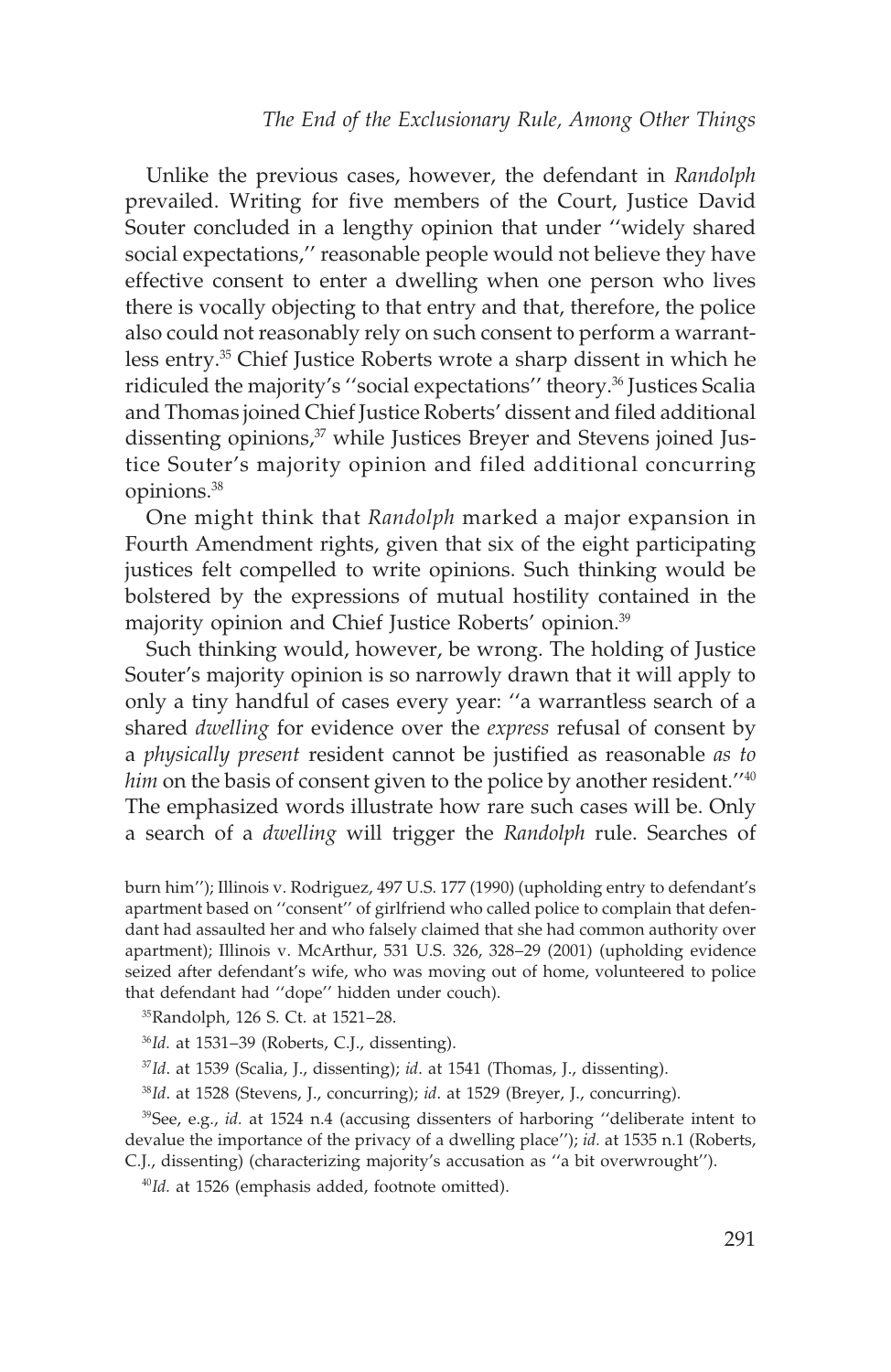businesses, cars, and other places might be allowed based on the consent of one person over the objection of someone else who would otherwise have the right to complain. Only an *express* refusal by a *physically present* resident will suffice to defeat the consent of another resident. Thus, officers may rely on the consent of a resident even if any reasonable person would assume that another resident would object if asked, unless that other resident is there and actually does object in clear terms.<sup>41</sup> If that other resident is there and does expressly object, that refusal is only effective *as to him*, not to the resident who did consent or a third resident who is not present.<sup>42</sup> Therefore, police officers faced with such a refusal might well decide that they should go ahead and search the dwelling in the hope of turning up evidence that can be used against the consenting resident and all of the absent residents.

The real-world impact of *Randolph* is exceedingly slight for two additional reasons. First, as the majority recognized, an officer can always enter over the objection of a resident in an emergency, as when the officer suspects that someone in the house is in danger.<sup>43</sup>

Second, an officer faced with an objecting co-resident will almost never be thwarted in his desire to obtain evidence from inside the home because two constitutional options remain open. In *Illinois v. McArthur*, on facts essentially identical to those in *Randolph* (an angry wife told the police that her husband had narcotics evidence hidden in the home), the Court held that the officer could keep the husband from entering the house while the police sought a search warrant.<sup>44</sup> Alternatively, the officer can simply ask the consenting resident to go inside, retrieve the evidence, and bring it back out for the officer,

41Thus, the Court in *Randolph* explained, the officers in *United States v. Matlock* could rely on the consent of the resident who authorized the search of the shared residence without having to consult with Matlock, who was handcuffed in a squad car parked in front of the house. Randolph, 126 S. Ct. at 1534 (Roberts, C.J., dissenting) (citing United States v. Matlock, 415 U.S. 164, 166 (1974)). Similarly, the officers in *Illinois v. Rodriguez*, 497 U.S. 177 (1990), could rely on the apparent consent of Rodriguez's girlfriend to enter the apartment without consulting Rodriguez, who was sleeping inside the apartment. See, e.g., Randolph, 126 S. Ct. at 1534 (Roberts, C.J., dissenting).

<sup>42</sup>The Court did not expressly decide whether such a third resident would be able to piggyback on the refusal of his or her co-tenant. 126 S. Ct. at 1526 n.8.

<sup>43</sup>*Id.* at 1526.

44531 U.S. 326, 331–37 (2001).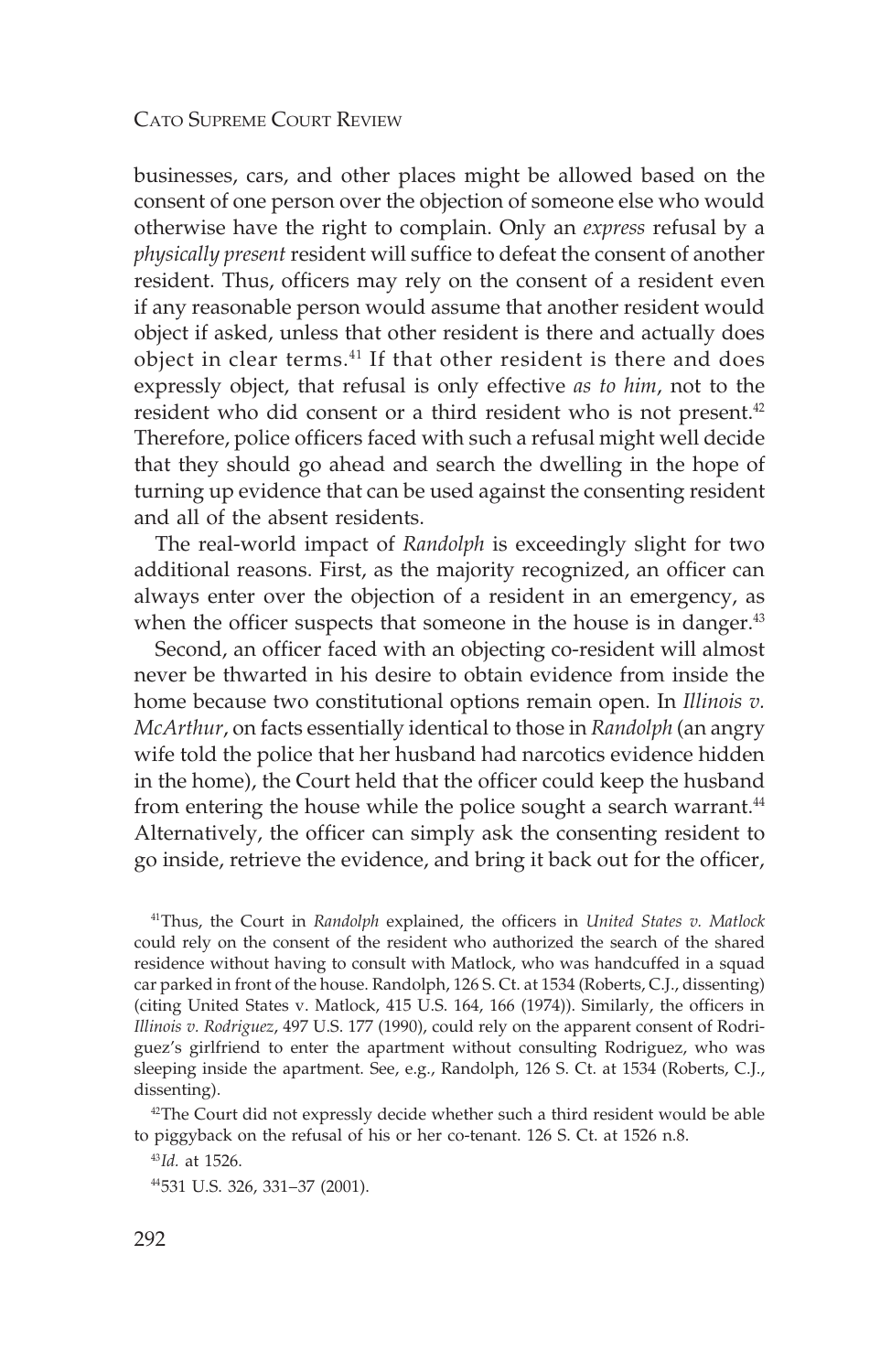as the officers did in *Coolidge v. New Hampshire*. <sup>45</sup> Indeed, the majority in *Randolph* specifically noted that both alternatives will usually be open to officers in such situations.46

*Randolph*, then, is an interesting case primarily because it was the first case to reveal deep divisions among the justices in the Fourth Amendment context. Those deep divisions resurfaced in an even stronger fashion a few months later in *Hudson*. But *Randolph* is far too fact-bound and narrow to count as a truly important Fourth Amendment case.

#### *D.* Samson: *No Fourth Amendment Rights for Parolees*

*Samson v. California*, the Court's last Fourth Amendment case of the term did result in a very important, but utterly predictable, 6-3 decision that will soon result in the elimination, in *toto*, of the Fourth Amendment rights of those hundreds of thousands of Americans who are currently on parole.<sup>47</sup> Five years ago, in *United States v*. *Knights*, <sup>48</sup> the Court had held that a search of a probationer on reasonable suspicion (as opposed to probable cause) was a reasonable search within the meaning of the Fourth Amendment.<sup>49</sup> In *Samson*, the defendant was on parole, not probation, and the police officer who searched him on the street had no basis for any suspicion at all (aside from the fact that the officer knew that Samson was on parole), much less reasonable suspicion.<sup>50</sup> The question, then, in *Samson* was whether a completely suspicionless search of a parolee is reasonable given that a search on reasonable suspicion of a probationer is reasonable.

In an opinion by Justice Clarence Thomas, the Court answered that question in the affirmative. In reaching that conclusion, the Court applied a simple but obviously faulty syllogism. First, the Court pointed out, a parolee is subject to more restrictions on his

46Randolph, 126 S. Ct. at 1524–25 & n.6.

<sup>47</sup> According to the Department of Justice, there were approximately 765,400 adults on parole in the United States at the end of 2004. U.S. Department of Justice, Bureau of Justice Statistics: Probation and Parole Statistics (Dec. 22, 2005), available at http:// www.ojp.usdoj.gov/bjs/pandp.htm.

48534 U.S. 112 (2001).

<sup>49</sup>*Id*. at 121–22.

50Samson v. California, 126 S. Ct. 2193, 2196 (2006).

<sup>45403</sup> U.S. 443, 487–89 (1971).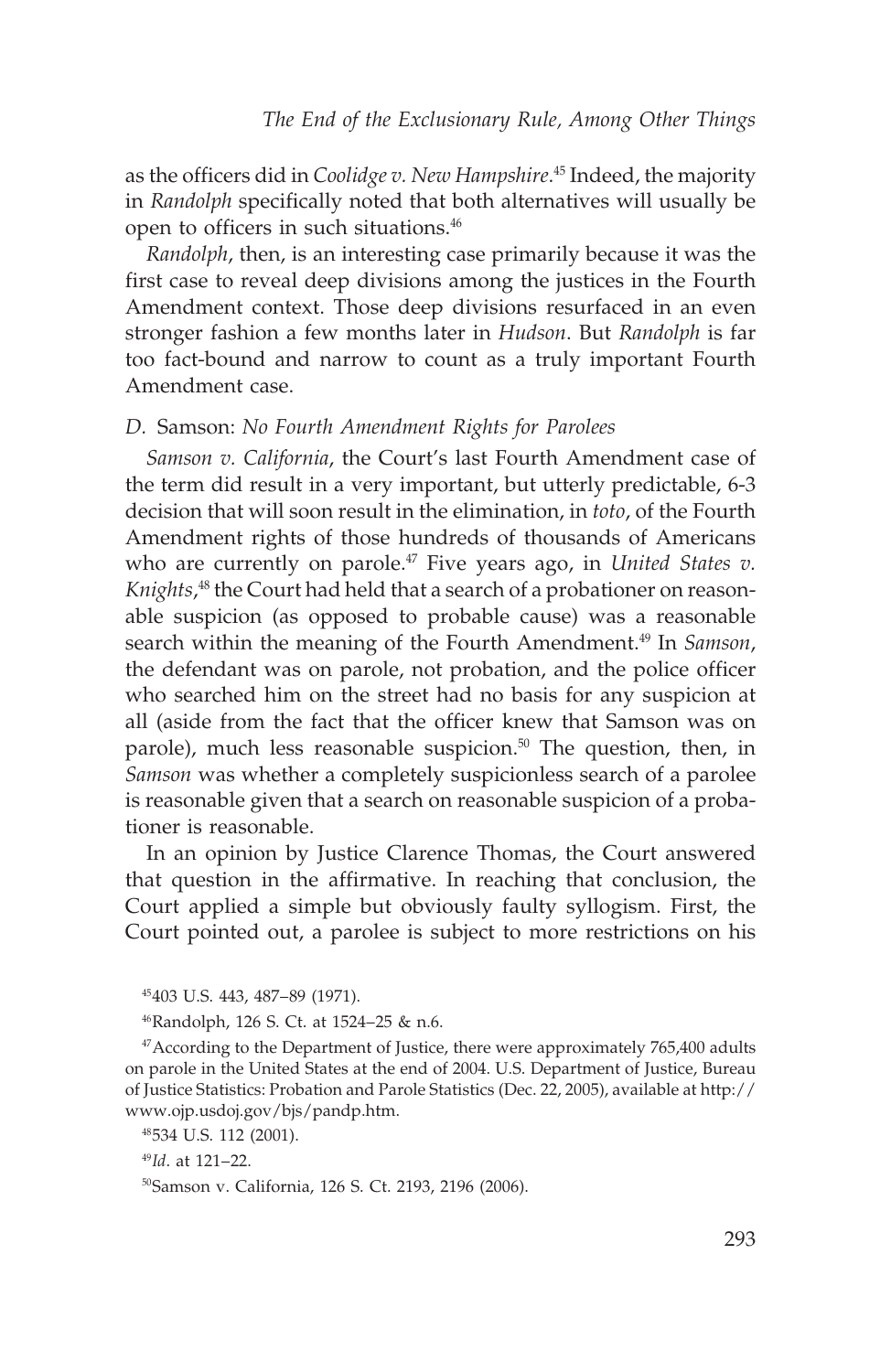or her freedom than a probationer.<sup>51</sup> Next, the Court reasoned, since *Knights* teaches that a probationer has a diminished expectation of privacy against police searches, a parolee must enjoy no expectation of privacy at all, at least in a state, such as California, that has set up a system permitting suspicionless searches of parolees.<sup>52</sup> Thus, the Court held that a parolee enjoys the same Fourth Amendment rights, none whatsoever, as a prisoner.<sup>53</sup>

The flaw in this reasoning is apparent, as Justice Stevens recognized for the three dissenters. Just because a parolee is subject to more restrictive conditions than a probationer, it does not follow that a parolee enjoys no expectation of privacy at all, as if he or she were still in prison.<sup>54</sup> The dissent also rejected as "entirely circular" the majority's reasoning that California's law requiring parolees to submit to suspicionless searches eliminates a parolee's expectation of privacy, comparing such reasoning to an argument that the government could eliminate the expectation of privacy in homes simply by ''announc[ing] on nationwide television that all homes henceforth would be subject to warrantless entry.''55

Justice Stevens assumed that it might well have been constitutional, under the ''special needs'' exception to the warrant requirement, to require Samson to submit to suspicionless searches conducted by his parole officer because such a search would have been for a purpose other than generalized crime control and because his parole officer would presumably know whether there were good

51See *id.* at 2198–99 (describing restrictive conditions imposed on parolees in general and in California in particular).

52See *id.* at 2199 (concluding that parole restrictions "clearly demonstrate that parolees like petitioner have severely diminished expectations of privacy by virtue of their status alone''); *id.* (observing that California law required petitioner to submit to suspicionless searches as condition of parole and concluding, because of his status as parolee and the parole condition, ''petitioner did not have an expectation of privacy that society would recognize as legitimate'') (footnote omitted).

53See Hudson v. Palmer, 468 U.S. 517 (1984) (holding that a prisoner enjoys no Fourth Amendment protection in his cell).

54See Samson, 126 S. Ct. at 2204–05 (Stevens, J., dissenting) (criticizing majority's ''faulty syllogism'' and arguing ''that it is simply not true that a parolee's status . . . is tantamount to that of a prisoner or even materially distinct from that of a probationer'').

<sup>55</sup>*Id.* at 2206 (Stevens, J., dissenting) (quoting Smith v. Maryland, 442 U.S. 735, 740–41 n.5 (1979)).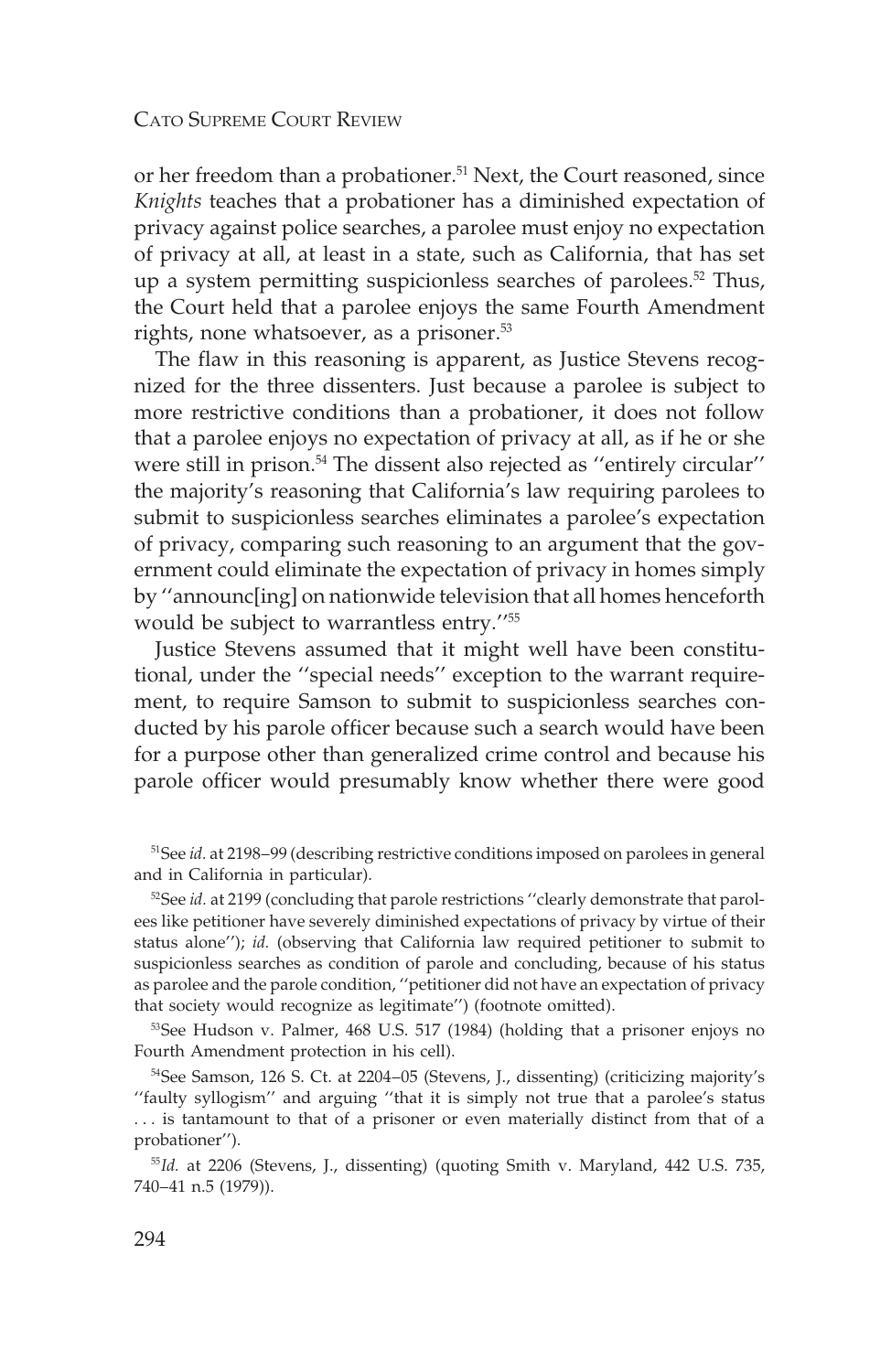reasons to search Samson.<sup>56</sup> But the effect of the majority's holding, Justice Stevens pointed out, is to allow any police officer to search any parolee at any time without any suspicion, or even a reason, at all.<sup>57</sup>

The effect of *Samson* is indeed sweeping. We can expect every, or virtually every, state to soon pass California-type legislation requiring all parolees to submit to suspicionless searches at any time. Once that happens (and it surely will, just as sex offender registration swept across the country in only a few years), we will see as Justice Stevens put it, "an unprecedented curtailment of liberty"<sup>58</sup> for nearly a million of our fellow citizens. While this result is disturbing, it is hardly surprising given *Knights*.

## **III.** *Hudson***: The Court Kills the Knock-and-Announce Rule and Puts the Exclusionary Rule on Life Support**

I must confess that I really never saw it coming. When an attorney named Richard Korn telephoned me out of the blue in February 2005 to ask if I would take a look at a case, *People v. Hudson*, <sup>59</sup> that he had just lost in the Michigan courts and assess whether it would make a good vehicle for challenging the Michigan Supreme Court's 1999 decision in *People v. Stevens*, <sup>60</sup> I did not hesitate. After all, I had long been critical of *Stevens*, which had held that exclusion of evidence was not an appropriate remedy for a Fourth Amendment knock-and-announce violation.61 *Stevens*, in effect, gave the Michigan

<sup>56</sup>*Id.* at 2207 (Stevens, J., dissenting). Compare Ferguson v. City of Charleston, 532 U.S. 67, 79 (2001) (holding ''special needs'' exception inapplicable to warrantless drug program because programmatic purpose of searches was not ''divorced from the State's general interest in law enforcement''), with Griffin v. Wisconsin, 483 U.S. 868, 879 (1987) (upholding search of probationer under special needs exception since state's interest was in supervising probationer's rehabilitation, not in generalized crime control).

57Samson, 126 S. Ct. at 2207 (Stevens, J., dissenting).

<sup>58</sup>*Id.* at 2202 (Stevens, J., dissenting).

59No. 246403, 2004 WL 1366947 (Mich. Ct. App. June 17, 2004), lv. app. den*.*, 692 N.W.2d 385 (Mich. 2006).

60597 N.W.2d 53 (Mich. 1999).

<sup>61</sup>In fact, whenever I was invited to speak to groups that included Michigan criminal defense attorneys, I always took the opportunity to criticize *Stevens* and to make a gratuitous offer to write a certiorari petition in an appropriate case. Mr. Korn called me because he had attended one of those talks four years earlier and had remembered my offer.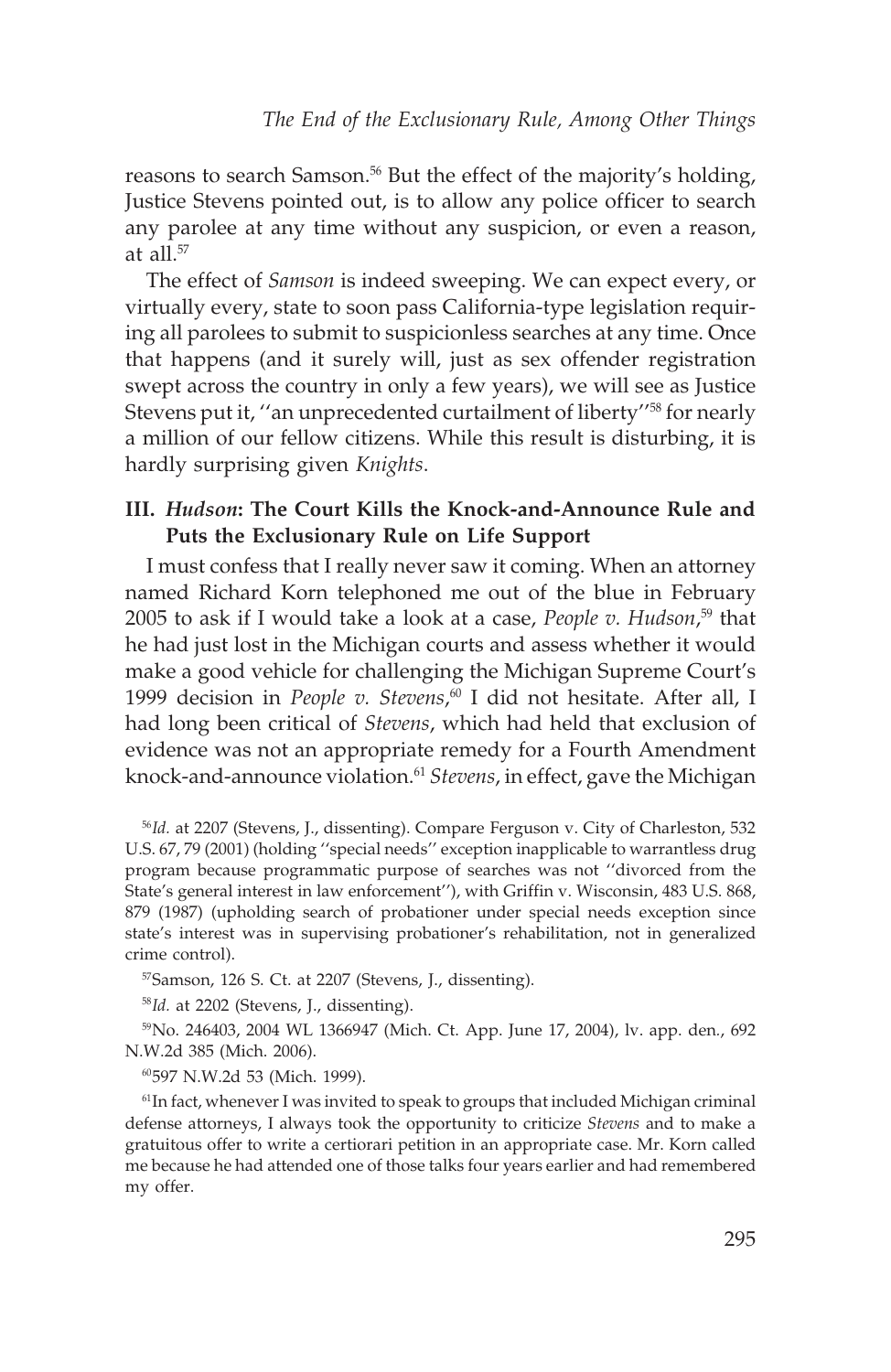police carte blanche to violate the knock-and-announce rule, the ancient common law requirement that the police must knock and generally allow residents to open their doors, thereby sparing residents a forcible and terrifying police entry.<sup>62</sup> The Michigan Supreme Court's decision seemed especially vulnerable given that the United States Supreme Court had twice suppressed evidence seized after knock-and-announce violations,<sup>63</sup> and had, just eleven years ago, unanimously held that the knock-and-announce rule was part of the Fourth Amendment in *Wilson v. Arkansas*. 64

Since the Michigan Supreme Court's refusal to suppress evidence seized after a knock-and-announce violation was out of step with the U.S. Supreme Court's ruling in *Wilson* and with the rule followed in every other state and federal circuit, except one,<sup>65</sup> I felt confident that the Court, if it granted certiorari, would pull Michigan back into line. My confidence was enhanced even further when the Court granted my certiorari petition just four days after it issued *Halbert v. Michigan*, <sup>66</sup> in which the Court reversed another Michigan Supreme Court decision that was radically out of line with the position taken by other state and federal courts. While I certainly realized that it was possible I could somehow lose *Hudson*, it never occurred to me that I could effectively kill an 800-year-old rule protecting personal privacy and simultaneously put the entire exclusionary rule at risk.

But that is exactly what happened. Now that I have recovered from the shock, it is time to do the post-mortem. I will begin by discussing the case itself and the opinions it produced. I will then

62See Semayne's Case, 77 Eng. Rep. 194, 195 (K.B. 1603). In *Wilson v. Arkansas,* 514 U.S. 927, 932 n.2 (1995), the Court observed that the rule actually may date to the era of the Magna Carta.

63See Miller v. United States, 357 U.S. 301 (1958); Sabbath v. United States, 391 U.S. 585 (1968). In both *Miller* and *Sabbath*, the Court suppressed evidence found after violations of 18 U.S.C. § 3109, the federal statute that codified the common-law knockand-announce rule.

64Wilson, 514 U.S. at 934, 936.

65See *supra* notes 2–3.

66125 S. Ct. 2582 (2005). In *Halbert*, the Court overruled the Michigan Supreme Court's decision in *People v. Bulger*, 614 N.W.2d 103 (Mich. 2000), which held that Michigan need not appoint appellate counsel for indigent criminal defendants who plead guilty or nolo contendere and wish to file an application for leave to appeal from their pleas and/or sentences to the Michigan Court of Appeals. I represented Mr. Halbert in the United States Supreme Court.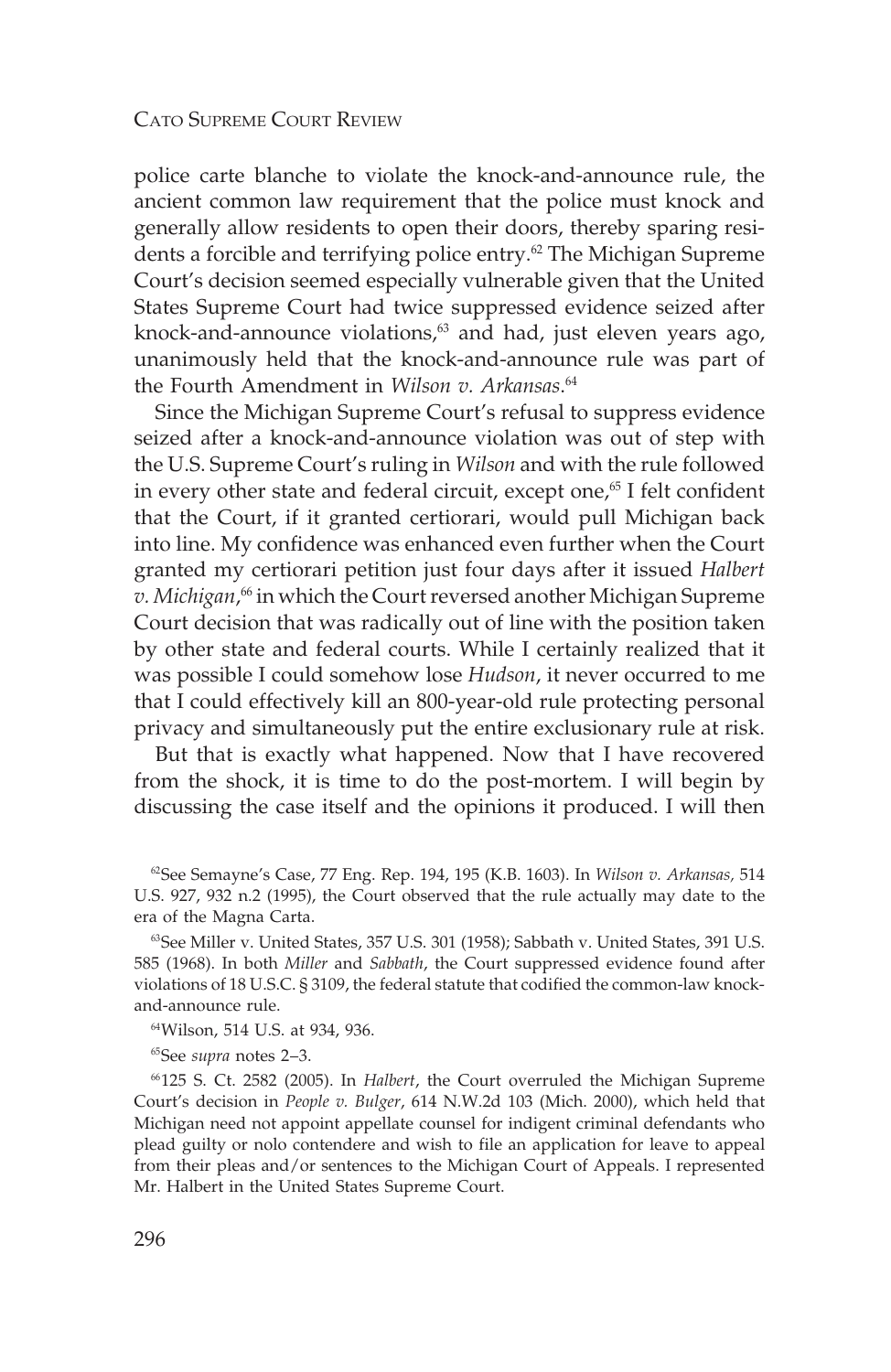turn to what the decision means for the knock-and-announce rule. Finally, I will discuss the implications for the exclusionary rule.

### *A. The Case and Justice Scalia's Majority Opinion*

After reviewing the case file, I immediately recognized that *Hudson* was an ideal vehicle for challenging *Stevens*. First, there was never any dispute that a knock-and-announce violation had occurred when police officers with a search warrant raided the home that Booker T. Hudson, Jr., shared with his wife in Detroit. Indeed, the police officer in charge of the raid candidly testified at a suppression hearing that, despite having no grounds to dispense with the knock-andannounce requirement, he and the other six officers burst through the front door only three to five seconds after yelling, ''Police, search warrant!"<sup>67</sup> This testimony clearly established a knock-andannounce violation because the Court had earlier held in *Richards v. Wisconsin*<sup>68</sup> that the police may force their way inside only after announcing their presence and waiting a reasonable amount of time, unless they have specific reasons to believe that the delay would frustrate the purpose of the search or endanger them. Faced with this testimony, the prosecutor at Hudson's suppression hearing conceded that the officers had violated the knock-and-announce rule.<sup>69</sup> That concession was justified because, even though it is not clear exactly how long the police are supposed to wait before performing a forcible entry, three to five seconds is clearly not enough. $70$ 

The second reason why *Hudson* struck me as a good vehicle to challenge *Stevens* was that Hudson had been convicted of a relatively minor crime. The police found some seven people in the house who had, between them, approximately twenty rocks of crack cocaine.<sup>71</sup> At his bench trial, the judge, finding no reason to believe that all, or even most, of the cocaine rocks belonged to Hudson, convicted him of possessing only the five rocks that the police found in his

 $67$ See Appendix to Cert. Pet. at 7–9, Hudson v. Michigan, 126 S. Ct. 2159 (2006) (No. 04-1360) (testimony of Officer Jamal Good) [hereinafter Pet. App.].

<sup>68520</sup> U.S. 385, 394 (1997).

<sup>69</sup>Pet. App., *supra* note 67, at 10.

 ${}^{\text{70}}$ Cf. United States v. Banks, 540 U.S. 31, 40–41 (2003) (holding that 15 to 20 seconds was enough time to wait before forcing entry to serve a narcotics search warrant).

<sup>71</sup>Remarkably, Justice Scalia's majority opinion characterizes this handful of rocks of cocaine as ''[l]arge quantities of drugs.'' Hudson, 126 S. Ct. at 2162.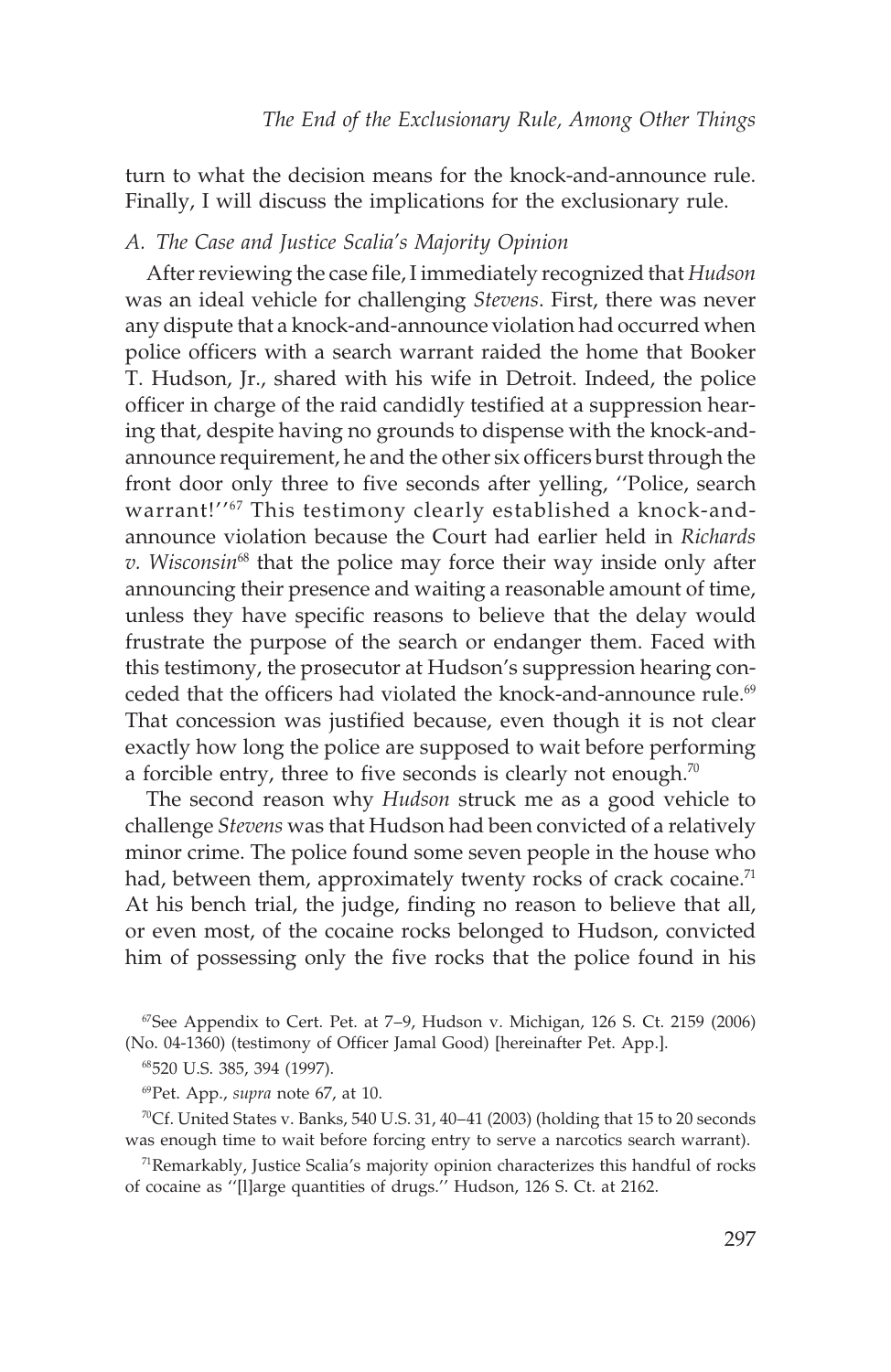pants.72 For this minor offense, the judge sentenced Hudson to probation.73

The legal issue in the case was straightforward, or so I thought. According to the Michigan Supreme Court, evidence found inside a home following a knock-and-announce violation should not be suppressed because such evidence should always be regarded as ''inevitably discovered''; that is, the police still would have discovered the same evidence had they complied with the knock and announce requirement.<sup>74</sup> The Court had adopted the inevitable discovery doctrine as an exception to the exclusionary rule in *Nix v. Williams*, <sup>75</sup> but the Michigan Supreme Court's approach amounted to a massive expansion of the doctrine for two interrelated reasons. First, the Court had stressed that the inevitable discovery doctrine applies only when the prosecution can demonstrate that evidence would have been discovered by means ''wholly independent'' of the unconstitutional police conduct.76 *Stevens*, however, did not require the existence of any independent means of discovery at all. Second, the Court in *Nix* specifically recognized that the inevitable discovery doctrine would not undermine the deterrence rationale of the exclusionary rule because the officer who engaged in the violation would not normally know whether the same evidence would inevitably be found by independent means. $\frac{7}{7}$  By contrast, after *Stevens*, police in Michigan knew to a certainty that any evidence they found after knock-and-announce violations would always be regarded as ''inevitably'' discovered. For these reasons, every state and federal court to consider the argument that the inevitable discovery doctrine created a per se exception to the exclusionary rule for

 $72$ Joint Appendix at 22–23, Hudson v. Michigan, 126 S. Ct. 2159 (2006) (No. 04-1360). The judge also acquitted Hudson of a firearms charge because there was no evidence that he possessed the pistol found under a cushion in the chair on which he was sitting.

74See People v. Stevens, 597 N.W.2d 53, 62 (Mich. 1999) (holding evidence admissible because ''it would have been inevitably discovered . . . had the police adhered to the knock-and-announce requirement'').

<sup>73</sup>*Id.* at 23–24.

<sup>75467</sup> U.S. 431 (1984).

<sup>76</sup>Murray v. United States, 487 U.S. 533, 542 (1988).

 $\n <sup>77</sup>Nix, 467 U.S. at 443–44.$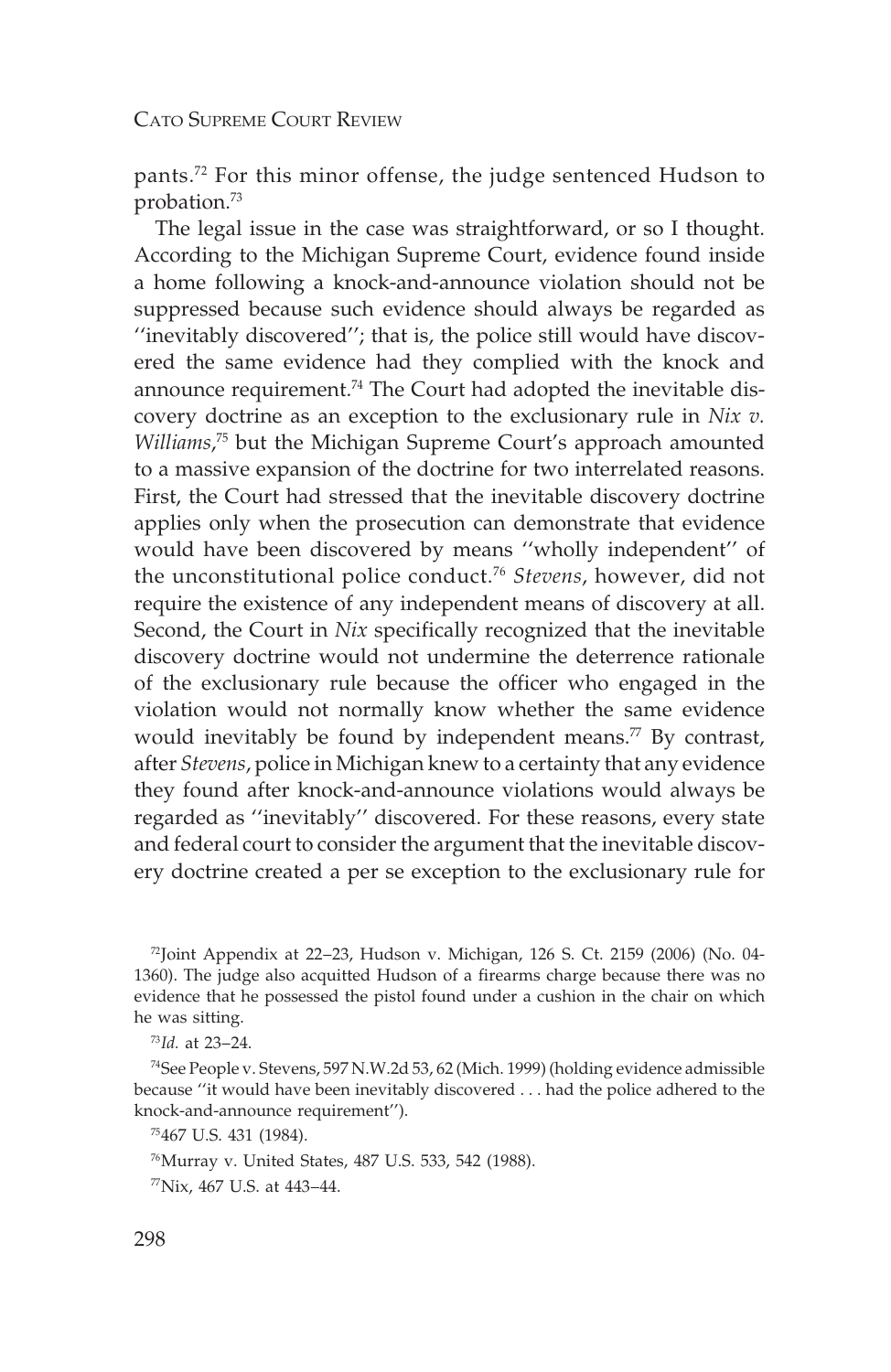knock-and-announce violations, except the Michigan Supreme Court and the Seventh Circuit, had rejected it.

Therefore, I thought *Hudson* was about two things: the importance of maintaining an effective deterrent so that police would respect the knock-and-announce rule; and, more abstractly, the proper scope of the inevitable discovery exception to the exclusionary rule. What I did not realize was that the case would put the exclusionary rule itself into play.

But for some bad timing, my understanding of the case almost certainly would have prevailed. When the case was first argued on January 9, 2006, it seemed clear that at least five members of the Court agreed that *Stevens* represented an indefensible extension of the inevitable discovery doctrine that would, if accepted, render the knock-and-announce rule meaningless. Unfortunately, one of those five justices was Sandra Day O'Connor, who was replaced by Samuel Alito in February.<sup>78</sup> Two months later, the Court ordered the case reargued.

At the re-argument on May 18, 2006, it became clear to me for the first time that the case was no longer about the knock-andannounce rule or the inevitable discovery doctrine when Justice Scalia asked me, in a series of questions, why the threat of internal police discipline would not convince officers to comply with the

78See, e.g., Charles Lane, Court Eases ''No Knock'' Search Ban, Wash. Post, June 16, 2006, at A1 (''[O'Connor's] comments at argument suggested she favored Breyer's view''). During that first oral argument, Justice O'Connor remarked to the assistant solicitor general who was arguing for the United States as amicus curiae on behalf of Michigan, ''So, if the rule you propose is followed, then every police officer in America can follow the same policy [of ignoring the knock-and-announce rule]. Is there no policy of protecting the homeowner a little bit and the sanctity of the home from this immediate entry?'' Transcript of Oral Argument at 59, Hudson v. Michigan, 126 S. Ct. 2159 (2006) (No. 04-1360) (Jan. 9, 2006). There is further evidence that a majority of the Court was prepared to rule in favor of Hudson after the first argument. Chief Justice Roberts has apparently followed his predecessors' policy of assigning at least one majority opinion to each member of the Court during each sitting. Since Justice Breyer did not author a majority opinion from the January sitting, it is a fair inference that he was initially assigned the majority opinion in *Hudson*, especially since he authored the dissent on behalf of four justices after the case was reargued. See also Linda Greenhouse, Court Limits Protection Against Improper Entry, N.Y. Times, June 16, 2006, at A28 (''Justice Breyer's dissenting opinion was clearly drafted to speak for a majority that was lost when Justice Sandra Day O'Connor left the court shortly after the first argument in January'').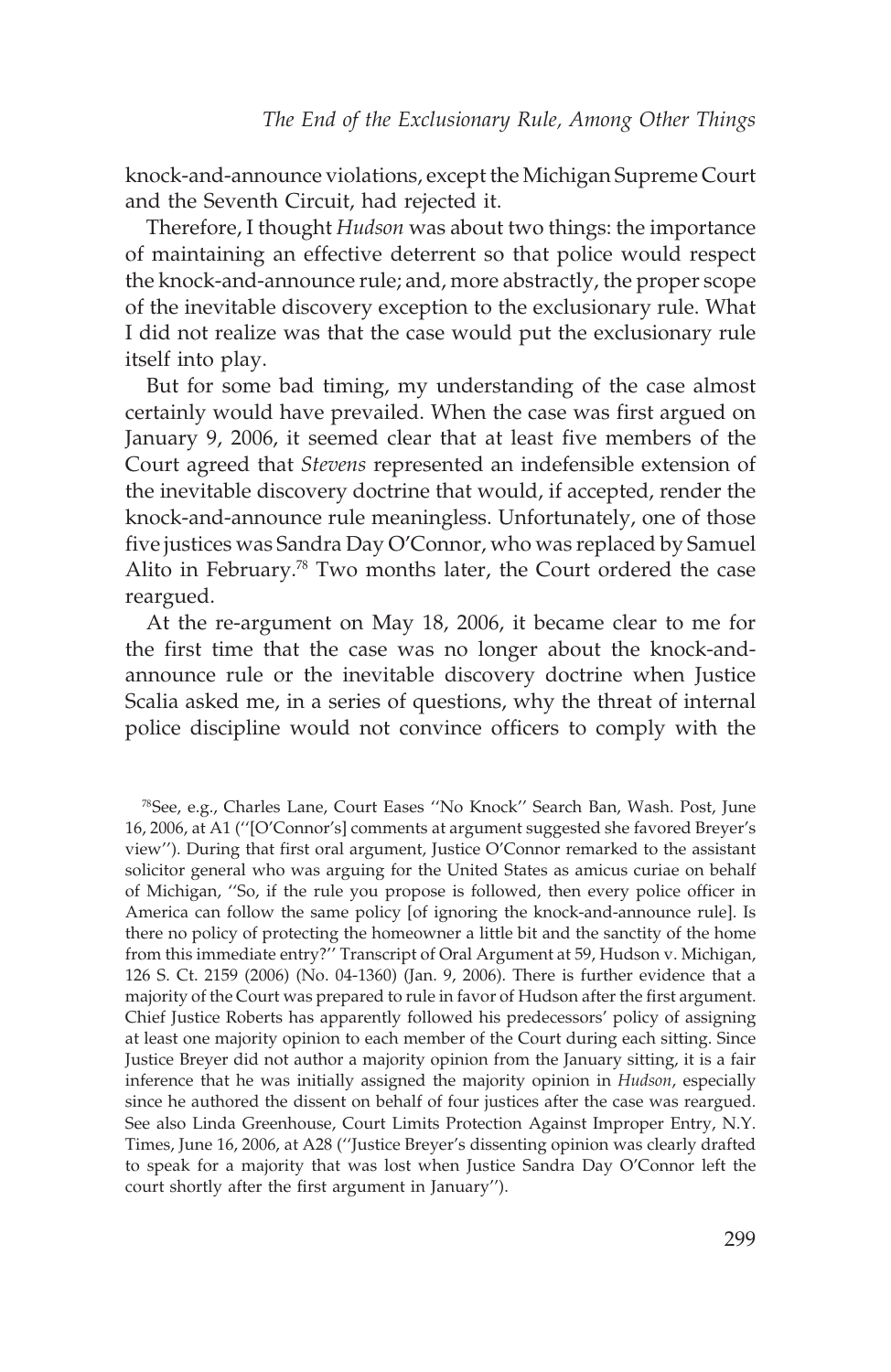knock-and-announce rule.<sup>79</sup> When I responded that such a notion contradicts the very premise of *Mapp v. Ohio*, <sup>80</sup> the seminal 1961 case in which the Court extended the exclusionary rule to the states because other remedies had proven worthless at deterring Fourth Amendment violations, Justice Scalia replied, ''*Mapp* was a long time ago. It was before section 1983 was being used, wasn't it?"<sup>81</sup>

Less than a month later, the Court issued its decision in *Hudson*. Writing for five members of the Court, Justice Scalia began his analysis with a lengthy discussion of the history of the exclusionary rule and its ''costly toll upon truth-seeking and law enforcement objectives.''82 Turning to the knock-and-announce rule, the Court noted that the rule protects residents and police from violence that may occur when residents mistake the police for criminals, preserves private property from unnecessary destruction, and allows residents an opportunity to compose themselves and prepare for a police entry.83 After reciting these interests, however, Justice Scalia concluded, ''What the knock-and-announce rule has never protected, however, is one's interest in preventing the government from seeing or taking evidence described in a warrant. Since the interests that *were* violated in this case have nothing to do with the seizure of the evidence, the exclusionary rule is inapplicable.''84

A moment's thought should reveal just how jaw-dropping this statement is. *None* of the interests protected by the Fourth Amendment is about preventing the government from seizing one's contraband or criminal evidence. Indeed, by definition, a person has no right to keep contraband or criminal evidence. Instead, the very point of the exclusionary rule is to safeguard the interests that are protected under the Fourth Amendment by taking away the incentive the police would have to violate those interests in order to obtain contraband or evidence. Thus, under Justice Scalia's reasoning, drugs seized from a person who has been illegally detained

<sup>79</sup>Transcript of Oral Argument at 31–33, Hudson v. Michigan, 126 S. Ct. 2159 (2006) (No. 04-1360) (May 18, 2006).

<sup>80367</sup> U.S. 643 (1961).

<sup>81</sup>Transcript of Oral Argument, *supra* note 79, at 32.

<sup>82</sup>Hudson, 126 S. Ct. at 2163 (internal quotation marks and citation omitted).

<sup>83</sup>*Id*. at 2165.

<sup>84</sup>*Id.* (emphasis in original).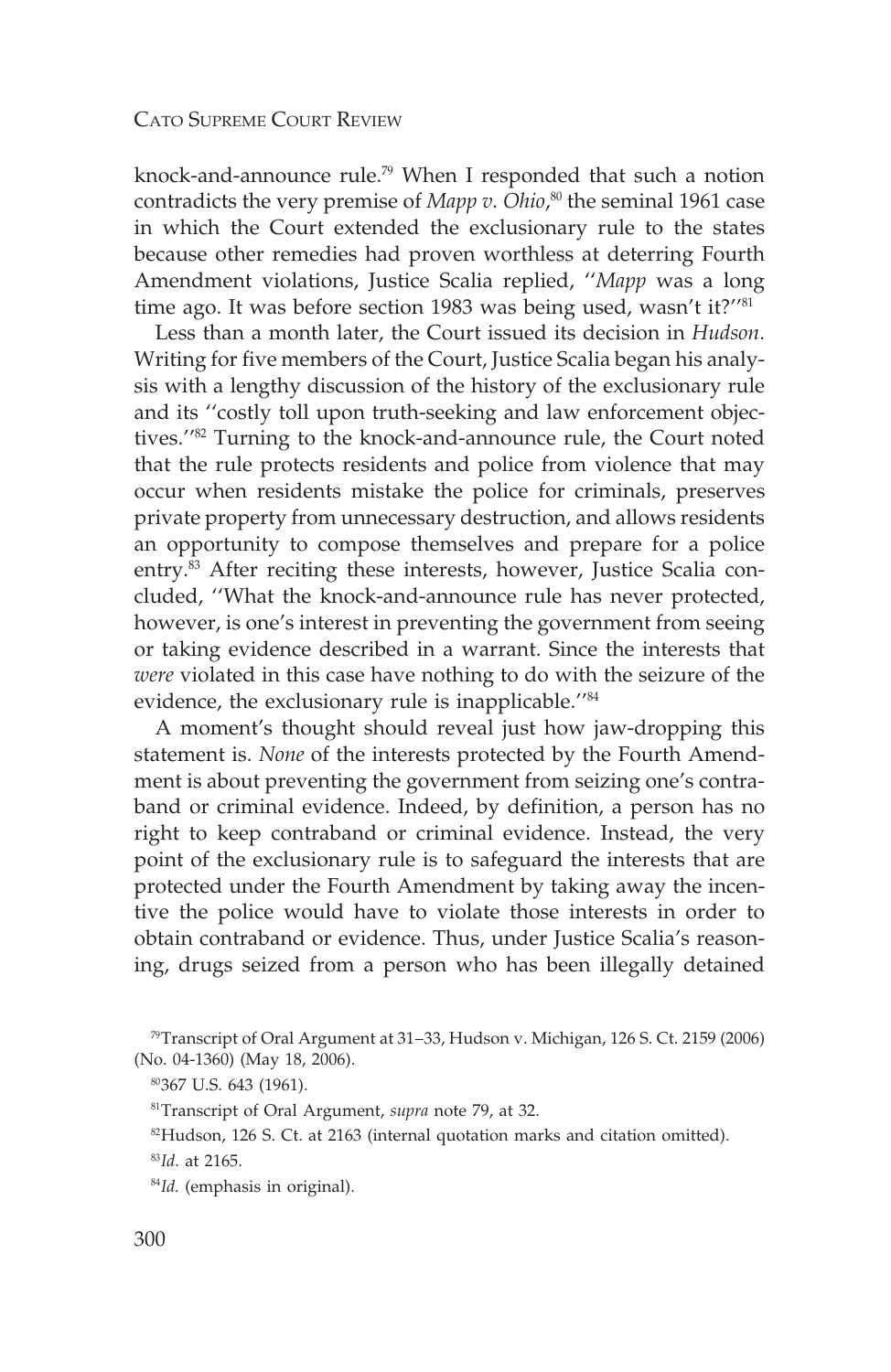and searched should not be suppressed because the rules governing lawful arrest are designed to protect people from the indignities and inconvenience of arrest, not to protect anyone's possessory interest in narcotics.<sup>85</sup> Similarly, obscene material seized from a home following a warrantless entry should not be suppressed because the warrant requirement protects a homeowner's right against unlawful intrusions, but not his right to possess obscenity.<sup>86</sup>

Having completely recast the exclusionary rule as a narrow remedy that applies only when the evidence seized is of the type that the constitutional protection was designed to protect, Justice Scalia then turned squarely to the argument that exclusion is necessary to deter officers from routinely violating the knock-and-announce rule. With a reference to *Mapp*, he wrote, ''We cannot assume that exclusion in this context is necessary deterrence simply because we found that it was necessary deterrence in different contexts and long ago. That would be forcing the public today to pay for the sins and inadequacies of a legal regime that existed almost half a century ago.''87

So, exactly how have times changed since 1961, when *Mapp* was decided? In two key respects, according to Justice Scalia. First, it is easier to sue the police than it was in those days because of the availability of statutory remedies such as 42 U.S.C. § 1983.88 In response to the fact that none of the parties in *Hudson* had found a single case in either state or federal court in which anyone recovered anything other than nominal damages for a knock and announce violation, Justice Scalia wrote, ''we do not know how many claims have been settled, or indeed how many violations have occurred that produced anything more than nominal injury."<sup>89</sup> Thus, having assumed away the inconvenient lack of evidence that the police have ever been successfully sued for a knock and announce violation,

<sup>85</sup>But see, e.g., Ybarra v. Illinois, 444 U.S. 85 (1979) (suppressing narcotics found on bar patron illegally detained and searched).

<sup>86</sup>But see Mapp, 367 U.S. at 660 (suppressing obscene material seized from home following warrantless entry).

<sup>87126</sup> S. Ct. at 2167.

<sup>88</sup>*Id.*

<sup>89</sup>*Id.*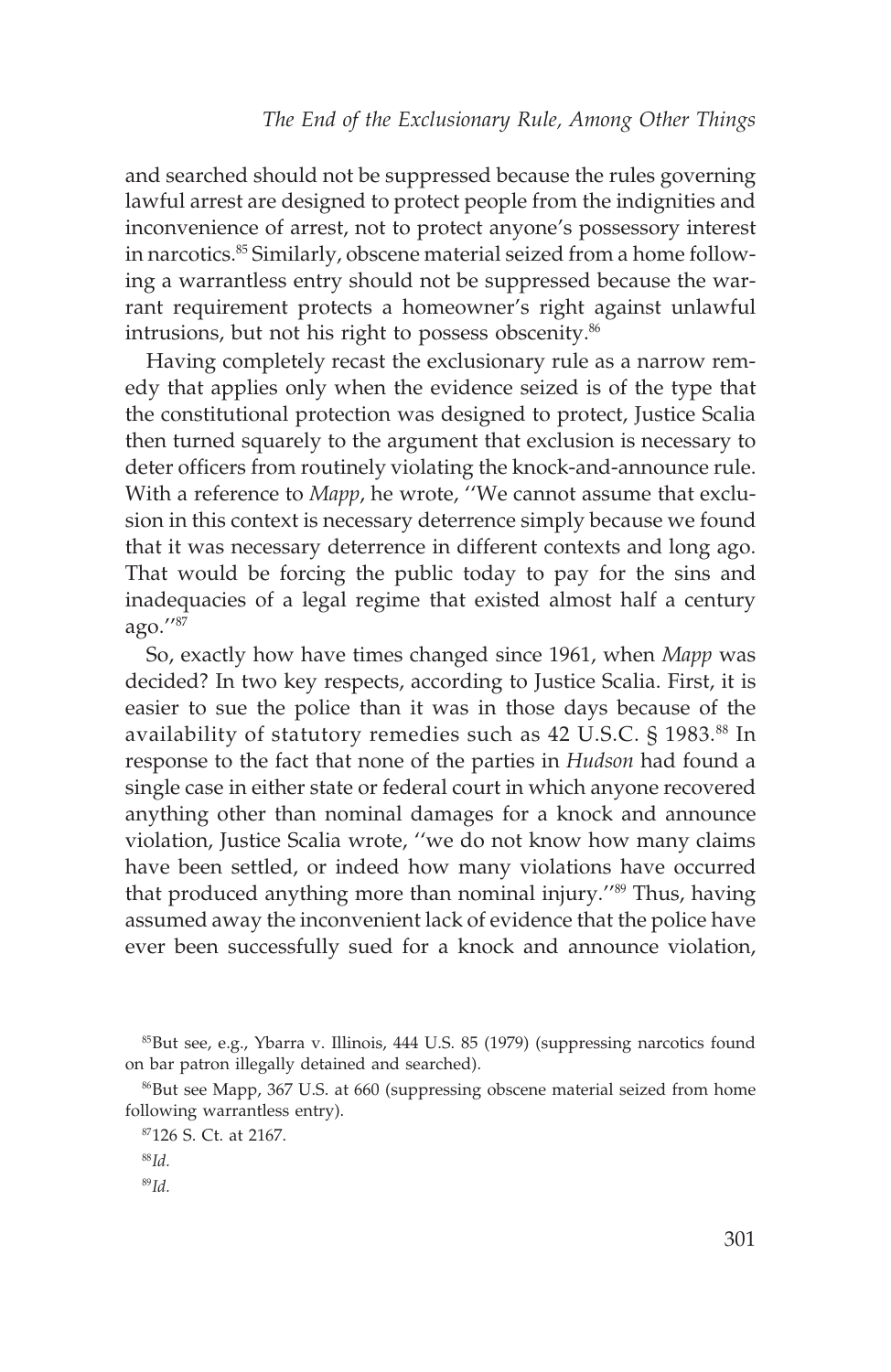Justice Scalia concluded, ''As far as we know, civil liability is an effective deterrent here, as we have assumed it is in other contexts.''90

Justice Scalia's second important post-*Mapp* change ''is the increasing professionalism of police forces, including a new emphasis on internal police discipline.''91 Without a trace of irony, Justice Scalia proceeded to cite a study from criminologist Samuel Walker for the proposition that there have been ''wide-ranging reforms in the education, training, and supervision of police officers'' since the days of *Mapp*. 92

It was left to Professor Walker to point out in an op-ed article that Justice Scalia ''twisted my main argument to reach a conclusion the exact opposite of what I spelled out in this and other studies.''93 Professor Walker explained:

[T]he Warren court in the 1960s played a pivotal role in stimulating these reforms. For more than 100 years, police departments had failed to curb misuse of authority by officers on the street while the courts took a hands-off attitude. The Warren court's interventions (*Mapp* and *Miranda* being the most famous) set new standards for lawful conduct, forcing the police to reform and strengthening community demands for curbs on abuse. Scalia's opinion suggests that the results I highlighted have sufficiently removed the need for an exclusionary rule to act as a judicial-branch watchdog over the police. I have never said or even suggested such a thing. To the contrary, I have argued that the results reinforce the Supreme Court's continuing importance in defining constitutional protections for individual rights and requiring the appropriate remedies for violations, including the exclusion of evidence.<sup>94</sup>

For the reasons stated by Professor Walker, Justice Scalia's argument that increased police professionalism obviates the need for the exclusionary rule is equivalent to a claim that we should dismantle the

<sup>90</sup>*Id*. at 2167–68 (citations omitted).

93Samuel Walker, Scalia Twisted My Words, L.A. Times, June 25, 2006, available at http://www.latimes.com/news/opinion/commentary/la-oewalker25jun25,0,5718124.story?coll-la-news-comment-opinions (last checked August 7, 2006).

<sup>94</sup>*Id.*

<sup>91</sup>*Id.* at 2168.

<sup>92</sup>*Id.* (quoting S. Walker, Taming the System: The Control of Discretion in Criminal Justice 1950–1990, at 51 (1993)).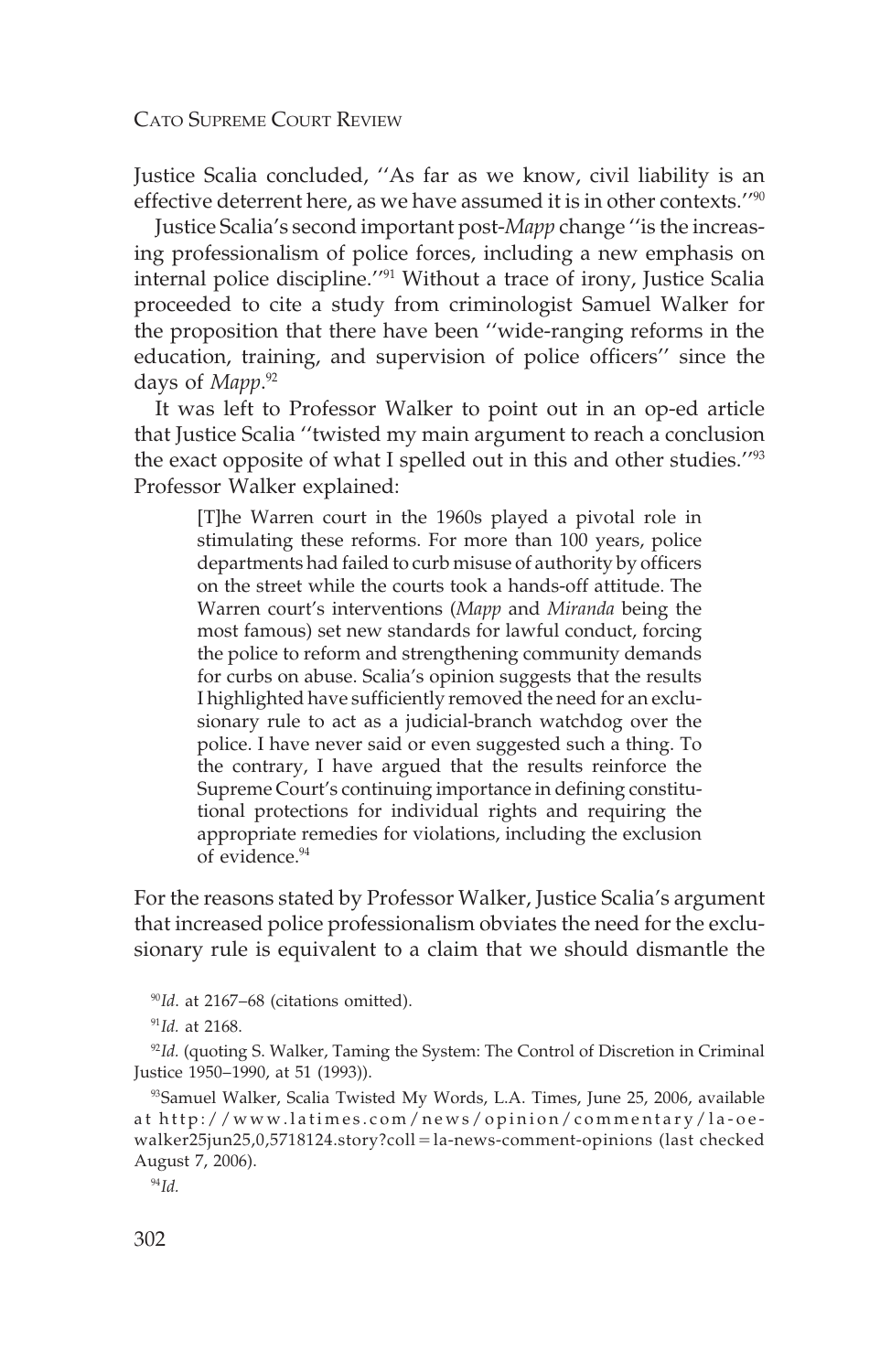gun towers at the state prison because escape attempts have dropped dramatically since the towers were built.

Ultimately, then, the Court held that exclusion of evidence was unjustified for a knock and announce violation because the interests protected by that rule are not offended by the seizure of evidence found after a violation and because exclusion is no longer necessary to assure compliance with that rule.<sup>95</sup> Before returning to the question of what this holding portends for the knock-and-announce rule and the exclusionary rule, it is necessary to examine the concurring opinion of Anthony Kennedy, who provided the fifth vote for that holding.

## *B. The Strange Concurrence of Anthony Kennedy*

The first paragraph of Justice Kennedy's concurring opinion contains two sentences that make me wonder, in all seriousness, whether he actually read Justice Scalia's majority opinion before he signed on to it. First, according to Justice Kennedy, ''The Court's decision should not be interpreted as suggesting that violations of the [knock and announce] requirement are trivial or beyond the law's concern.''96 One can only wonder how a reader could interpret this passage from Justice Scalia's majority opinion as anything but a trivialization of the knock-and-announce rule: ''Many would regard [the right not to be subjected to physical abuse and the Sixth Amendment right to counsel] as more significant *than the right not to be intruded upon in one's nightclothes.*''97

95Justice Scalia finished his opinion with a section in which he claimed that the outcome was consistent with three of the Court's prior decisions. Hudson, 126 S. Ct. at 2168–70 (Scalia, J.) (citing and discussing Segura v. United States, 468 U.S. 796 (1984); New York v. Harris, 495 U.S. 14 (1990); and United States v. Ramirez, 523 U.S. 65 (1998)). This section of Justice Scalia's opinion did not constitute the opinion of the Court because Justice Kennedy did not agree with this analysis and therefore did not join this section. *Id*. at 2171 (Kennedy, J., concurring) (declining to join Part IV of Justice Scalia's opinion because ''I am not convinced that *Segura v. United States* and *New York v. Harris* have as much relevance here as Justice Scalia appears to conclude'') (citations omitted).

<sup>96</sup>*Id*. at 2170 (Kennedy, J., concurring). See also *id.* (''It bears repeating that it is a serious matter if law enforcement officers violate the sanctity of the home by ignoring the requisites of a lawful entry. Security must not be subject to erosion by indifference or contempt.'').

<sup>97</sup>*Id.* at 2167 (emphasis added).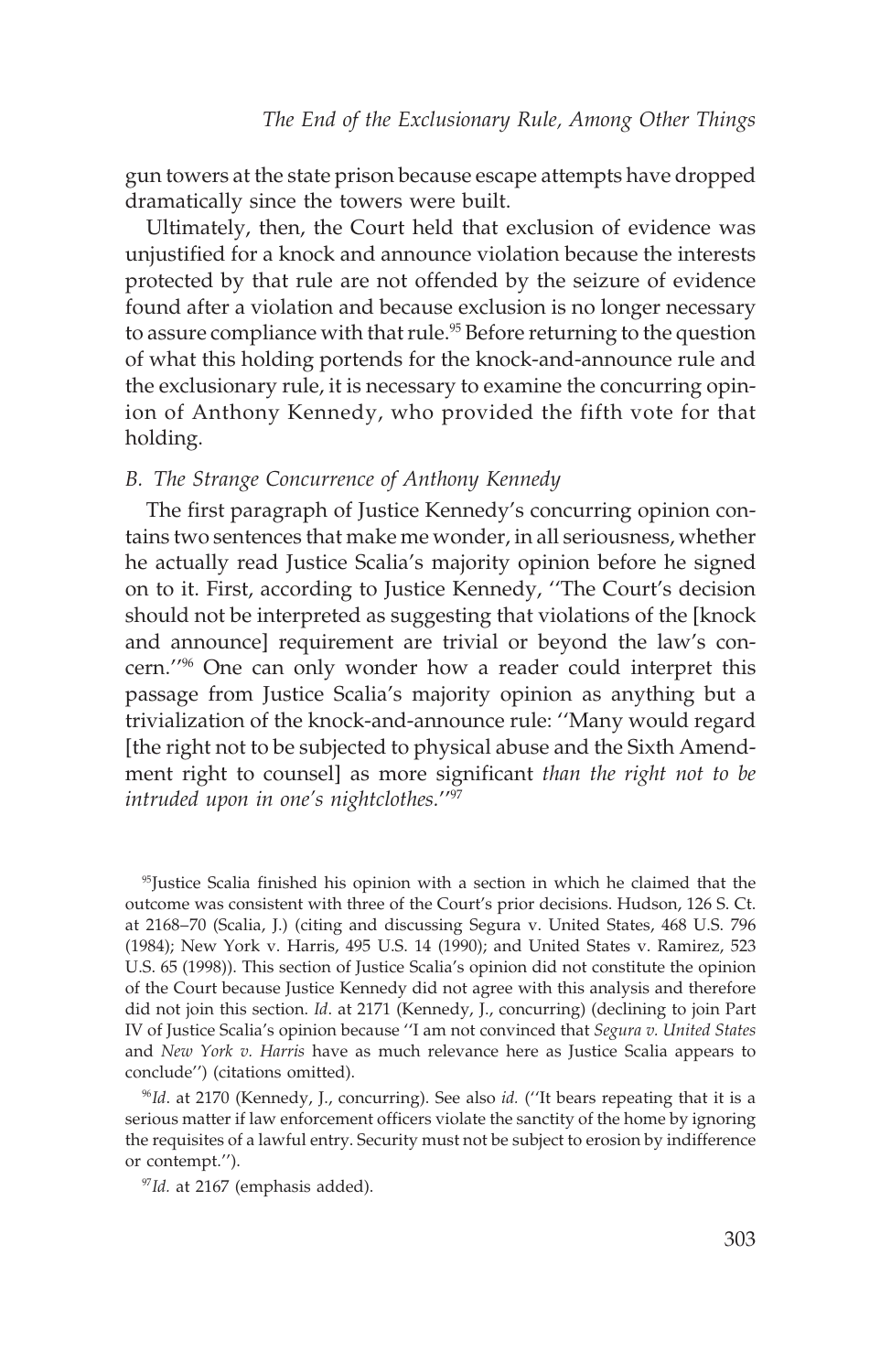Second, according to Justice Kennedy, ''the continued operation of the exclusionary rule, as settled and defined by our precedents, is not in doubt.''98 How, then, is the reader to interpret the Court's conclusion that excluding evidence today would be punishing the public ''for the sins and inadequacies of a legal regime that existed almost half a century ago,'' and the lengthy discussion about how things have changed since *Mapp* was decided?<sup>99</sup>

What makes Justice Kennedy's concurrence so difficult to fathom is that *he provided the fifth vote* for the portions of Justice Scalia's opinion trivializing the knock-and-announce rule and casting doubt on the continuing vitality of the exclusionary rule. If he disagreed with those portions of Justice Scalia's opinion, one would think that he would have written an entirely separate opinion concurring in the result. Instead, he signed on to those portions of Justice Scalia's opinion, thus creating a majority for the propositions (if not the holdings) that the knock-and-announce rule is simply about the right to pull on one's nightclothes and that the exclusionary rule is an outdated concept.

The remaining five paragraphs of Justice Kennedy's short concurrence do not help matters much. According to Justice Kennedy, Hudson's claim for exclusion fails as a simple matter of causation; that is, the failure to knock and announce did not cause the evidence to be found.100 But this argument is nothing more or less than the inevitable discovery argument (the evidence would inevitably have been found even if the violation had not occurred) without the crucial requirement that there be a source independent of the police violation that would have found the evidence.

*C. ''Knock, Knock. Who's There? Not the Police, We Don't Knock Anymore*:*''*<sup>101</sup> *The Death of an Ancient Privacy Protection*

Before turning to the broader implications of the *Hudson* decision, I think it worthwhile to briefly eulogize the knock-and-announce

<sup>98</sup>*Id.* at 2170 (Kennedy, J., concurring).

99See *supra* notes 87–92 and accompanying text.

100See Hudson, 126 S. Ct. at 2170–71 (Kennedy, J., concurring) (''Under our precedents the causal link between a violation of the knock-and-announce requirement and a later search is too attenuated to allow suppression''); *id.* at 2171 (''In this case the relevant evidence was discovered not because of a failure to knock-and-announce, but because of a subsequent search pursuant to a lawful warrant'').

<sup>101</sup>I do not know who authored this joke, but several versions were apparently widely distributed by e-mail in the days after the *Hudson* decision. I thank the many people who forwarded it to me.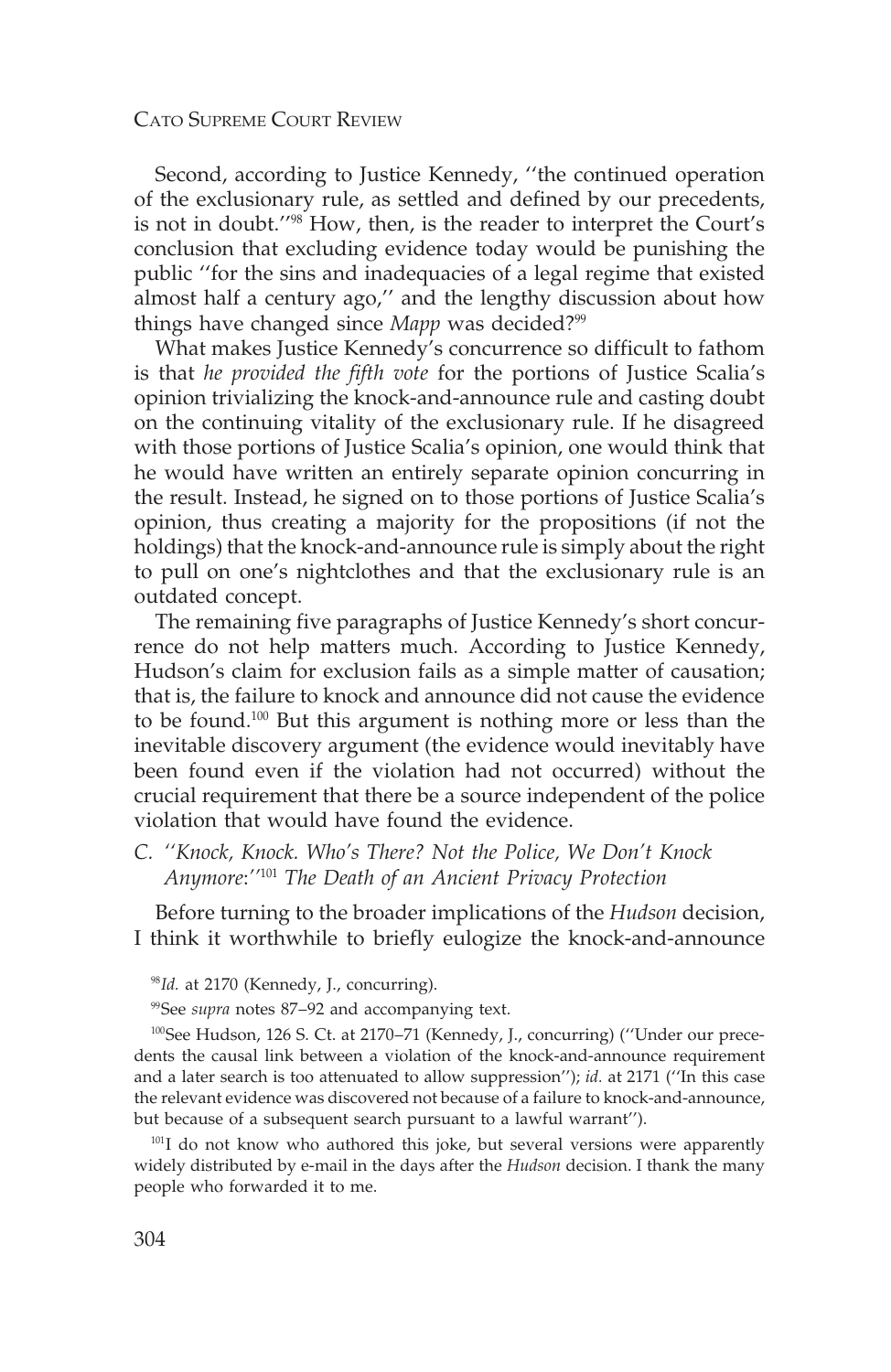rule. A eulogy is appropriate because I do not believe anyone can seriously deny that the knock-and-announce rule is now dead in the United States.

It is true that police departments will still probably play lip service to the rule. But no sane police officer serving a search warrant will bother to comply with the knock-and-announce rule. Some officers might continue to shout ''Police, search warrant!'' before bursting through the door, just as the officers did in *Hudson*, in order to protect themselves from being mistaken for criminal intruders. But, after *Hudson*, there is no rational reason for an officer to wait for a resident to answer the door before performing an entry. There is essentially no chance that an officer who performs such a precipitous entry will be successfully sued.<sup>102</sup> As for the possibility trumpeted by Justice Scalia that such an officer might be subjected to internal police discipline,103 I can only say that I have never heard of a police officer being disciplined for a knock-and-announce violation, and I am sure that I never will.

But why should any law-abiding citizen care about the death of the knock-and-announce rule? After all, how likely is it that a decent person will be subjected to a police raid?

The answer is that it is not at all unlikely that an innocent person will be present when the police come suddenly bursting through the door. In his recent comprehensive report on the rise of paramilitary policing in the United States, Radley Balko described seventy-two cases since 1995 in which police officers subjected completely innocent people to terrifying and humiliating paramilitary-style raids only to discover that they had raided the *wrong residence*. <sup>104</sup> While there is no national tracking of such ''wrong door'' raids, there is no doubt that such occurrences are not especially rare. Indeed, there is an entire American Law Reports (ALR) annotation devoted to the subject of search warrants bearing incorrect addresses, with citations to over 200 state and federal appellate cases, many of them involving raids carried out at the wrong residences.<sup>105</sup>

102See *supra* notes 79–81 and accompanying text.

104Radley Balko, Overkill: The Rise of Paramilitary Police Raids in America 43–63 (Cato Institute 2006).

105Jay M. Zitter, Error, in Either Search Warrant or Application for Warrant, as to Address of Place to be Searched as Rendering Warrant Invalid, 103 A.L.R.5th 463 (2002).

<sup>103</sup>Hudson, 126 S. Ct. at 2168.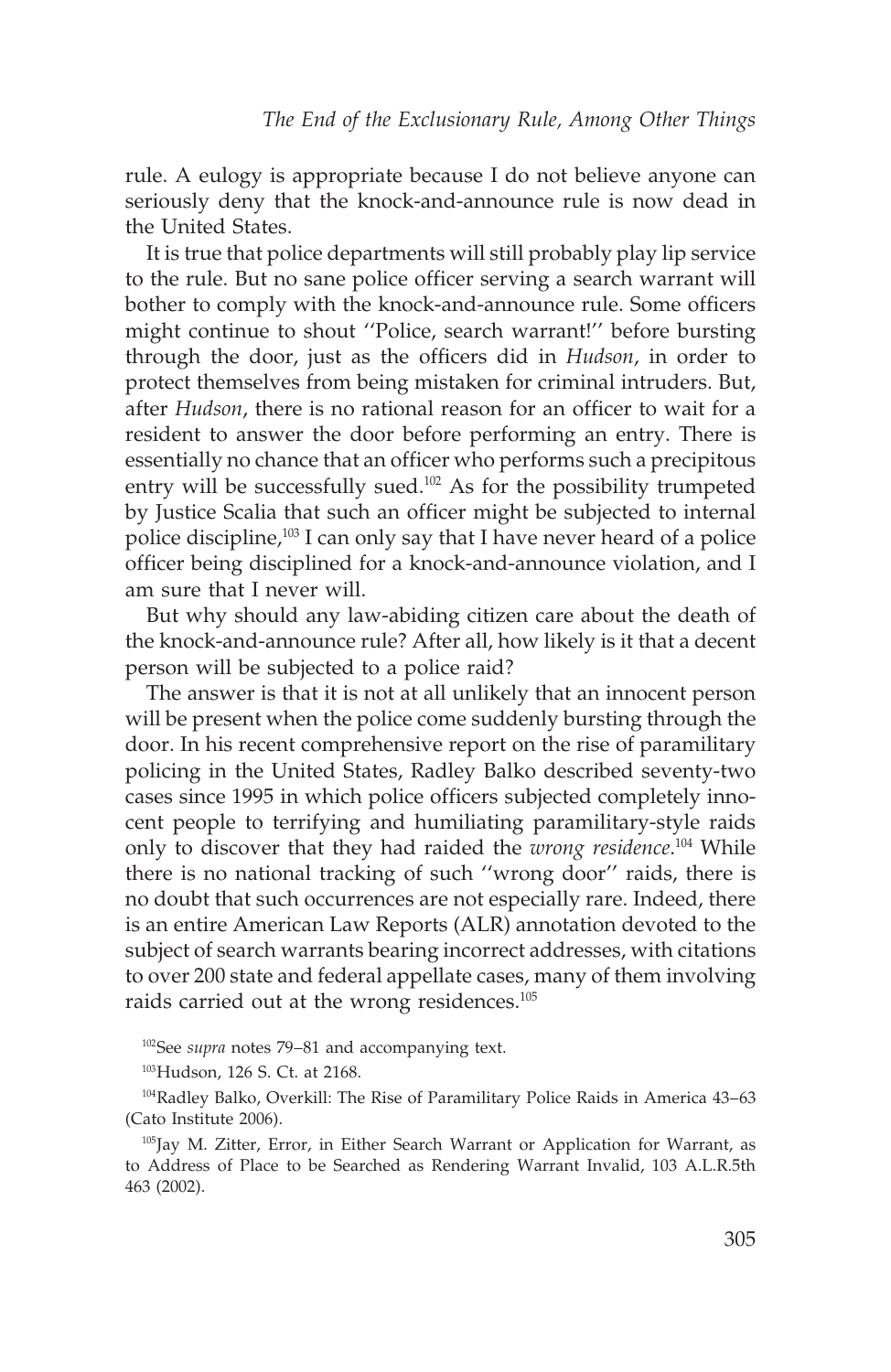Even when the police search the correct address, there is an excellent chance that innocent persons will be present in the residence. The standard of probable cause requires the police to show only that there is a ''fair probability that contraband or evidence of a crime will be found at a particular place''106 in order to obtain a search warrant. Since this standard is so low, it is not surprising that the information on which the police rely to obtain a warrant often turns out to be wrong; that is, the police do not find what they are looking for when they carry out the search.<sup>107</sup>

Finally, even if the police do have the right address and the contraband or evidence is present, there is a very good chance that innocent people, such as children or elderly relatives, will be present. Indeed, the Court has long recognized that the police may execute search warrants on premises owned and occupied by people who are not suspected of wrongdoing at all, so long as there is reason to believe that contraband or evidence of crime will be found there.108

After *Hudson*, all or virtually all search warrants will be carried out without giving the residents, innocent or not, a chance to answer the door or prepare themselves for the entry. That means, as a practical matter, that there will be more innocent people like Alberta Spruill who will die of heart attacks brought on by a terrifying police entry, $109$  and there will be thousands more who will be terrified without dying. There will also be many more innocent people like Cynthia Chapman, who was naked in her shower when the police

106Illinois v. Gates, 462 U.S. 213, 238 (1983).

<sup>107</sup>There are no national records kept documenting the success rate of police searches. A few newspapers have conducted studies of local police departments and have found that many searches come up empty. See, e.g., Kevin Flynn & Lou Kilzer, No-Knocks Net Little Jail Time, Rocky Mountain News, March 12, 2000 (on file with author) (finding 146 no-knock raids in Denver in 1999 resulted in criminal charges in only 49 cases). See also Balko, *supra* note 104, at 26–27 (discussing studies from various jurisdictions showing police raids often turn up no evidence or result in no charges).

108See, e.g., Zurcher v. Stanford Daily, 436 U.S. 547, 556 (1978) (''The critical element in a reasonable search is not that the owner of the property is suspected of crime but that there is reasonable cause to believe that the specific 'things' to be searched for and seized are located on the property to which entry is sought'').

109New York City police officers raided Ms. Spruill's apartment with a no-knock warrant, only to discover that they were at the wrong address. William K. Rashbaum, Report by Police Outlines Mistakes in Ill-Fated Raid, N.Y. Times, May 31, 2003, at A1.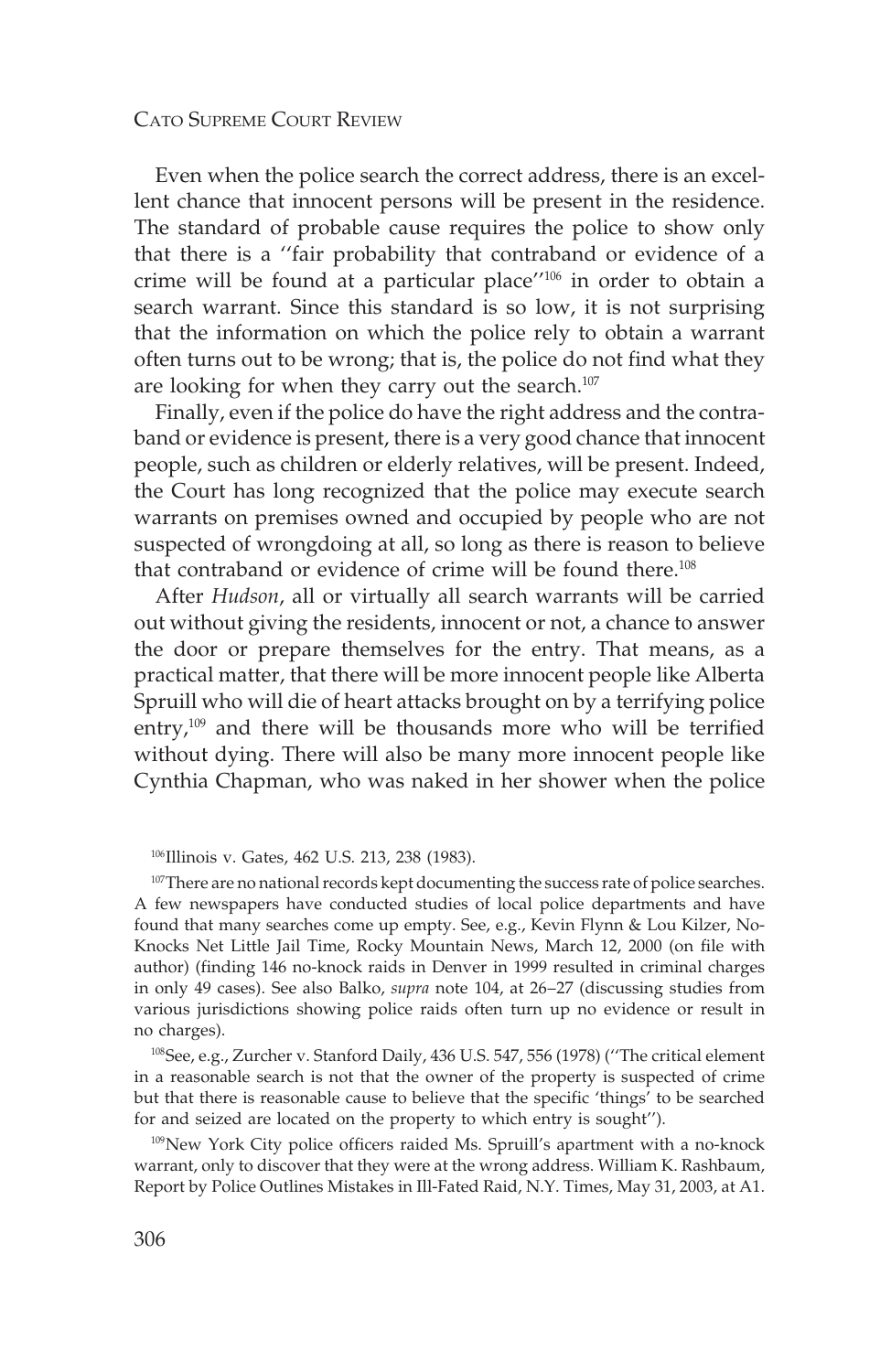came charging into her home,<sup>110</sup> who will suffer a humiliating loss of privacy because of *Hudson*. And there will be thousands more Americans who will see their doors destroyed because the police will no longer wait even ten or fifteen seconds for someone to open it.

For some eight hundred years, the knock-and-announce rule has protected English and American citizens from such indignities. I mourn its passing in the United States.

# *D. Increased Police Professionalism and the Coming End of the Exclusionary Rule*

It was, of course, the evident hostility to the exclusionary rule permeating Justice Scalia's opinion for the Court that attracted the most attention to the decision in *Hudson*. <sup>111</sup> If, as Justice Scalia claimed, *Mapp* is merely a relic from ''a legal regime that existed almost half a century ago,''112 and the police today reflexively respect constitutional rights because of ''increasing professionalism'' and an ''effective regime of internal discipline,''113 then the exclusionary rule would seem to be an unnecessary and excessive remedy for any kind of constitutional violation.

Until *Hudson* was decided, I am not aware of any scholar who seriously believed that the exclusionary rule was in danger of being overruled. In the weeks since that decision, everyone in the field believes that it is now crystal clear that the rule will become a historical relic if one more like-minded justice joins the Court.

Indeed, it even seems possible that the Court could overrule the exclusionary rule with its current composition. Although Justice Kennedy insisted in the first paragraph of his concurring opinion that the ''continued operation of the exclusionary rule, as settled

110See Balko, *supra* note 104, at 48 (discussing Chapman's case). Chapman was also the victim of a wrong door raid.

111See, e.g., Linda Greenhouse, Court Limits Protection Against Improper Entry, *supra* note 78, at A28 (''The majority opinion was sufficiently dismissive of the exclusionary rule as to serve as an invitation to bring a direct challenge to the rule in a future case''); Charles Lane, Court Eases ''No Knock'' Search Ban, *supra* note 78, at A1 (noting that Justice Breyer argued in dissent that majority approach would ''roll back the use of the exclusionary rule to enforce the Fourth Amendment in areas where it has long been recognized'').

112Hudson v. Michigan, 126 S. Ct. 2159, 2167 (2006). <sup>113</sup>*Id.* at 2168.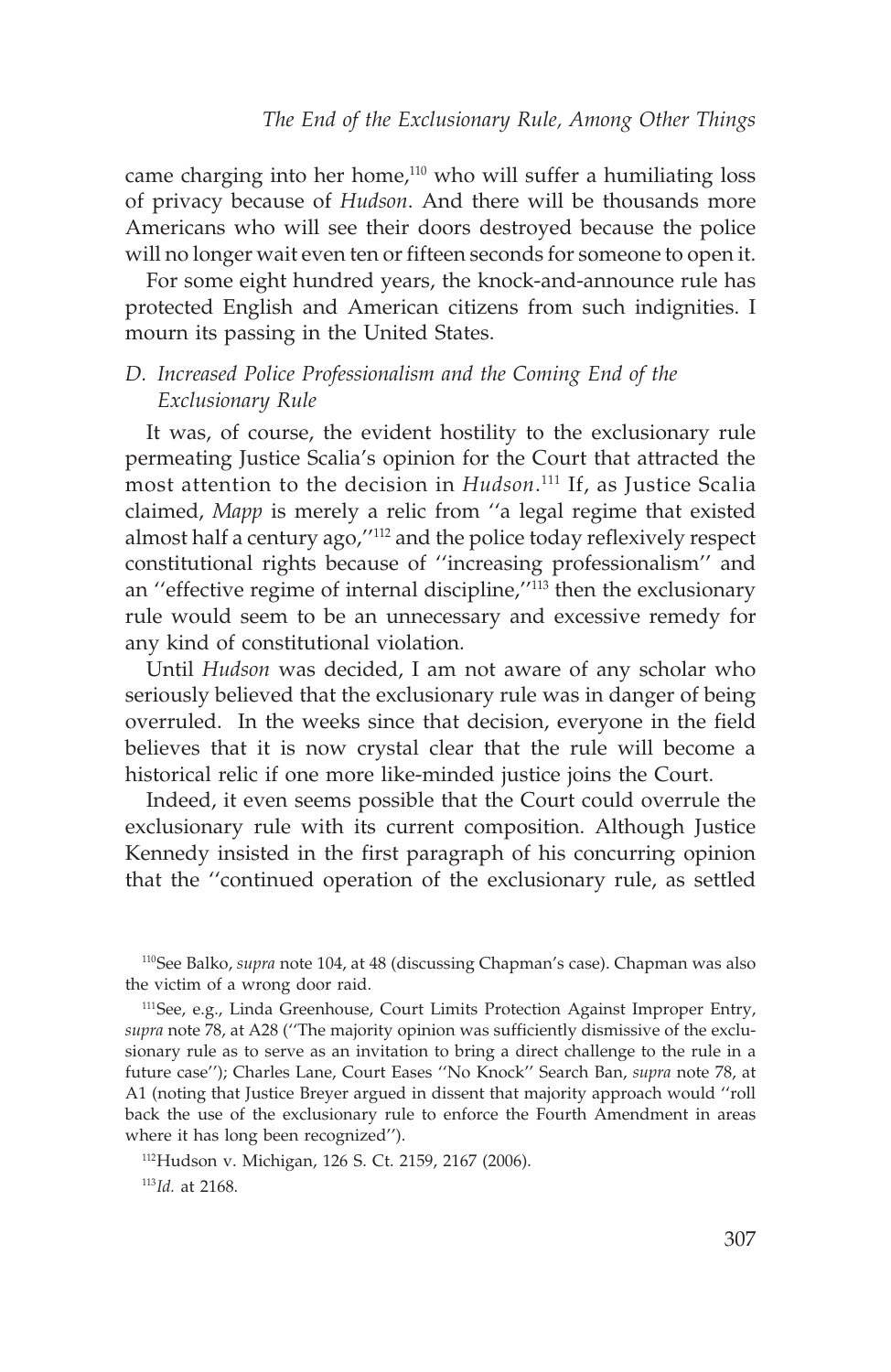and defined by our precedents, is not in doubt,''114 he joined the very parts of Justice Scalia's opinion that cast doubt on the exclusionary rule. If he really believes in the continuing vitality of the exclusionary rule, it is an absolute mystery to me why he would cast the crucial fifth vote for an opinion that openly declared war on the exclusionary rule.<sup>115</sup>

The hot question that is being asked in the solicitor general's office and in state attorney general offices across the country is: ''when will the time be ripe to take down the exclusionary rule in *toto*?'' To put it more concretely, if a challenge is brought now, which Justice Kennedy will be there? The Justice Kennedy who signed on to Justice Scalia's opinion denigrating the exclusionary rule, or the Justice Kennedy who tried (but failed) to take it all back in his concurrence? Will there be a retirement among the *Hudson* dissenters so that President Bush (or, perhaps, his successor) can appoint another justice hostile to the exclusionary rule?

I am quite confident that a state prosecutor or attorney general will bring a direct challenge to the entire exclusionary rule to the Court within the next year. That is, a certiorari petition will be filed in a state criminal case that will concede that a clear constitutional violation occurred, such as failure to obtain a warrant before searching a house, but that will argue that *Mapp* should be overruled and that the evidence found after the violation should therefore be admitted.116

The hard question is what the Court will do with that certiorari petition. Perhaps the uncertainty in Justice Kennedy's position will cause both the other four justices in the *Hudson* majority and the four justices in the *Hudson* dissent to vote to deny the petition. On

<sup>115</sup>I am not the only one who was mystified by Justice Kennedy's concurrence. See Greenhouse, *supra* note 78, at A28 (''One puzzling aspect of the decision was a concurring opinion by Justice Kennedy, who said that he wished to underscore the point that 'the continued operation of the exclusionary rule, as settled and defined by our precedents, is not in doubt.' Nonetheless, he signed the part of Justice Scalia's opinion that suggested that the exclusionary rule rested on an increasingly weak foundation'').

<sup>116</sup>I think it less likely that such a petition will be filed in a federal case, because the solicitor general will probably refrain from taking that position until it is abundantly clear that there is a majority on the Court in favor of abolishing the exclusionary rule.

<sup>114</sup>*Id.* at 2170 (Kennedy, J., concurring).